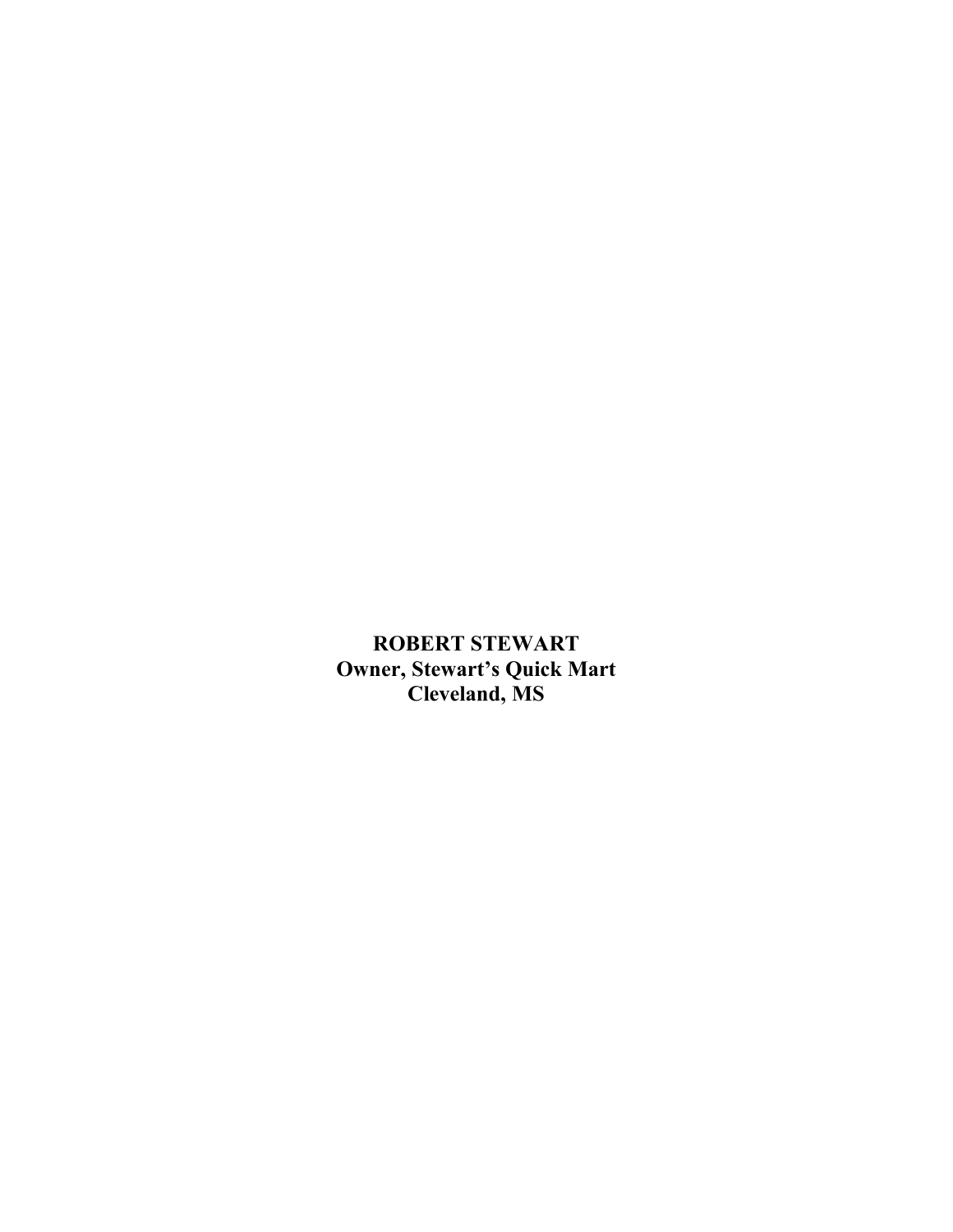SUBJECT: Robert Stewart-owner & tamale-maker, Stewart's Quick Mart DATE: June 23, 2005 LOCATION: Stewart's Quick Mart-Cleveland, MS PROJECT: MS Delta Hot Tamale Trail INTERVIEWER: Amy Evans, SFA Oral Historian

\* \* \*

*NOTE: This interviewed on an excruciatingly hot day in the Mississippi Delta. The store is without air conditioning, and fans can be heard running in the background. Also, Mrs. Stewart is watching soap operas on television and can be heard tending to customers from time to time*. *When the occurring sounds are an obvious interruption to the interview, they are noted in the transcript*

Amy Evans: This is Amy Evans on Thursday, June twenty-third, two thousand and five, and I'm in Cleveland, Mississippi, with Robert Stewart, who has a store here over on Delta Avenue off of Highway Sixty-one. Mr. Stewart, would you mind saying your name and also your birth date, so we can have it on record?

Robert Stewart: Okay. [My] name is Robert Lee Stewart, born ten, twenty-ninth, fortyseven [October 29, 1947].

AE: All right. And what's the name of your store here?

RS: Stewart's Quick Stop.

AE: Okay, and you say you've been making tamales for about fifteen years, is that right?

RS: Thirteen.

 $AE$ : Thirteen.

RS: Thirteen years, yeah.

AE: How'd you get to making them?

#### **[COUNTER: 00:45]**

RS: Well, just--my grandmother used to make them for us to eat. But I had forgot [how to make them]. So when I decided, you know, to do something else to pick up some extra cash, so I thought about that [making tamales]. I went back and got the recipe and started back making them. I just improved it a little bit. See, most hot tamales put garlic and pepper; you taste the garlic, and you taste the pepper. So I just kind of improved it, where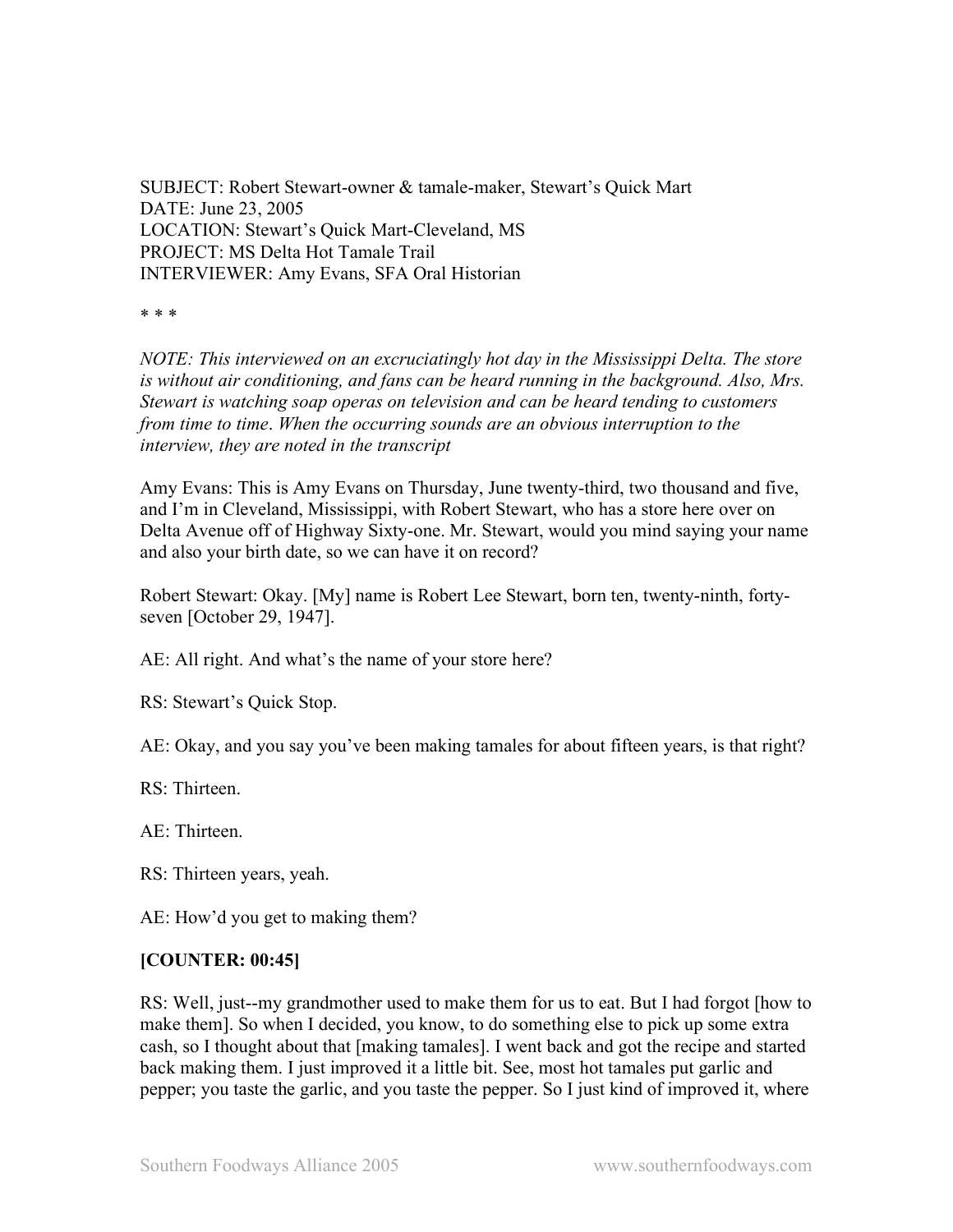you can taste the meat and, you know, a good hot tamale. And the dough—the main thing, I can make four types of hot tamales.

AE: Four types? How do you mean?

RS: Four types. Add or take away [ingredients].

AE: Oh, okay. You mean, like a mild and a hot? Or do you mean like a turkey and a beef—

RS: I make turkey, beef—I make turkey now. I make beef, I make chicken. The chicken is your best hot tamale. Your turkey would probably be the next best one. Beef are kind of rough. And then, see, I like turkey because it's less chance of having it spoil the meat, see. When you make a beef hot tamale, you got a whole lot of times you got to throw away hot tamales. It don't take long; it'll spoil just like that. So I go with turkey.

AE: What makes a chicken tamale better, you think?

RS: A chicken tamale is better because it'll hold its spices better.

AE: Okay.

RS: Yeah. But it's—it's a long process. You have to grind the chicken up, boil it, take it off of the bone, grind it up. But now, it's a good hot tamale.

AE: Yeah.

RS: Oh, yeah. When I was making them like that, I was making like forty-five dozen a week. And was selling a whole lot of them. Well, I think I sell a whole lot now. But like I say, I got out of that because the state don't allow that no more [selling commercially without the proper license license]. So I don't have an FDA license. I have a food permit license, but it's only for me to cook and sell out of here [Stewart's Quick Mart]. I can't sell to other stores. So I just kind of let it alone. But it's not a — did want to--my three oldest daughters, they're not interested in too much work. My son, he's too young. But I'm—I don't know, I'm just probably going to make some more—just—you know, like-- I make them here, and we sell some during the day. So I probably—may going to get a factory involved and—a small hot tamale factory. So that's depends, you know, depending on the money. My brother, he keep bothering me. He has had the money—the resources—for to deal with a factory. So I say I just give you the recipe and then you make the hot tamales. I have too much in my hands already to handle fool with. So—and she wants to retire.

AE: Your wife?

RS: Um-hmm. And she, well, she's able to work, but she doesn't want to be working all the time. But I'm going to talk to someone, I think—June the fifteenth, I think they told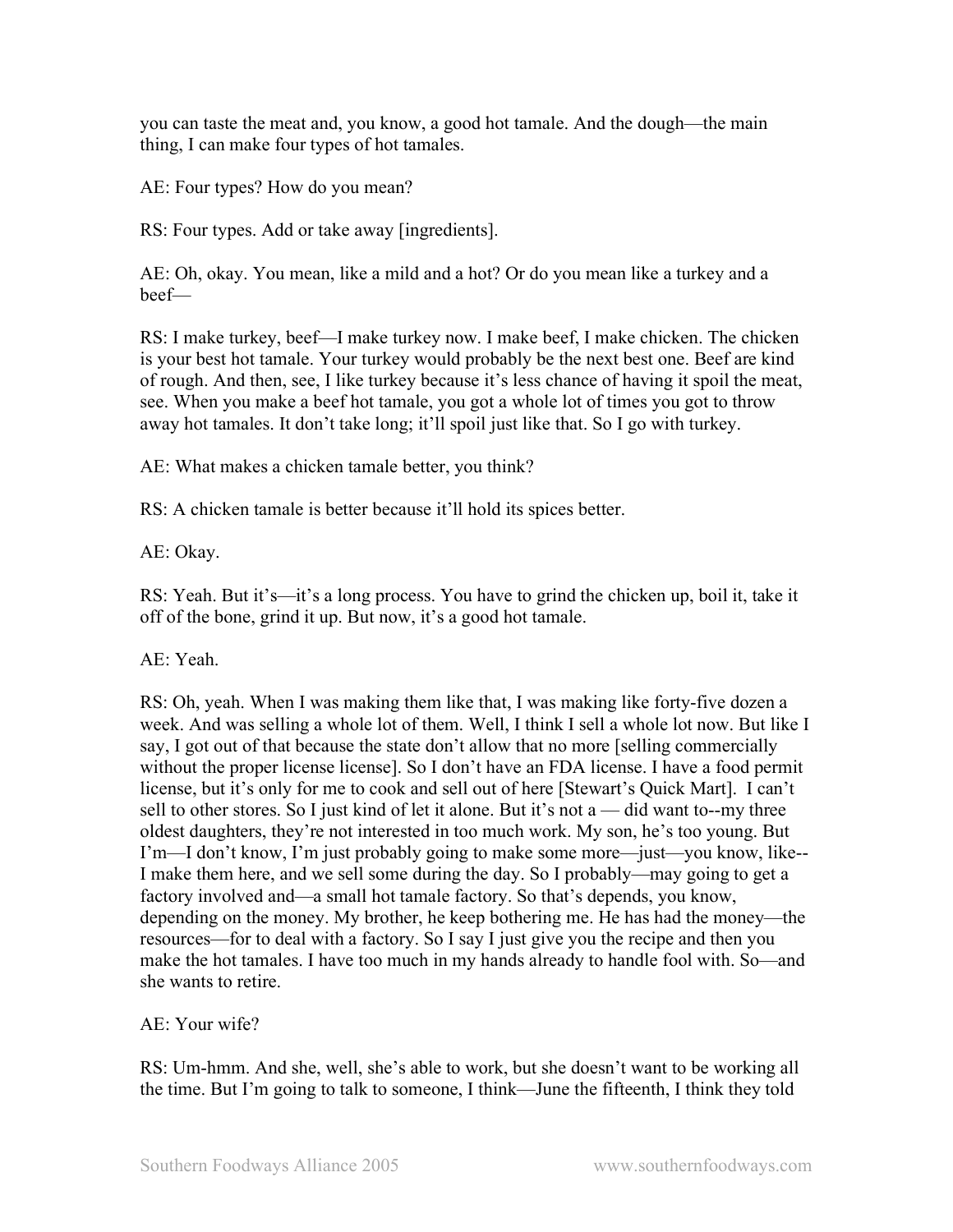me. And if I could get me a grant, I would open a hot tamale factory. We got—we looking at right now, you know, me and a couple of other people. We could put ten, fifteen other people to work and just make our own doing. But this—this—have you seen Rainey's hot tamales [Gentle Lee Rainey at the Delta Fast Food in Cleveland, Mississippi]?

AE: Have I—Have I had his?

RS: Have you had—seen his?

AE: Yeah.

RS: I make them about similar---the same way. Keep them red, you know. And see, the spices is what Rainey uses to keep them red. Now, you go to other hot tamales places, you find hot tamales white. Like, white. Not just say white, but like brown.

AE: Plain.

RS: Right. It's all in the spices.

AE: Well, I was asking Mr. Rainey, because I came across a guy yesterday, who only spices the water when he's cooking the tamales. He doesn't spice the meal or the meat. And Mr. Rainey says that he spices it all.

RS: Spice it all, um-hmm.

AE: Yeah. And so do you think that's a key to y'all's—to your tamales and his is the—

RS: I—I make a good hot tamale. I know I do.

AE: Yeah?

RS: And I could not—if there's any more—the hot tamale—the best come from the seasoning in the hot tamale. Everything goes into it in the cooking. See—see, I put spice in my dough, spice in my meat, I cook them in spice, and then also, when I was shipping them to San Francisco, I put a dozen in a one-pound bag and put the sauce in there with them and shipped them, I think, twenty-seven dozen up there. The man supposed to give the hot tamales to some guy to manufacture—to see how they taste to manufacture them—manufacture hot tamales. He had to send back for five more dozen because he ate five of them!

## **[COUNTER: 04:50]**

AE: [*Laughs*]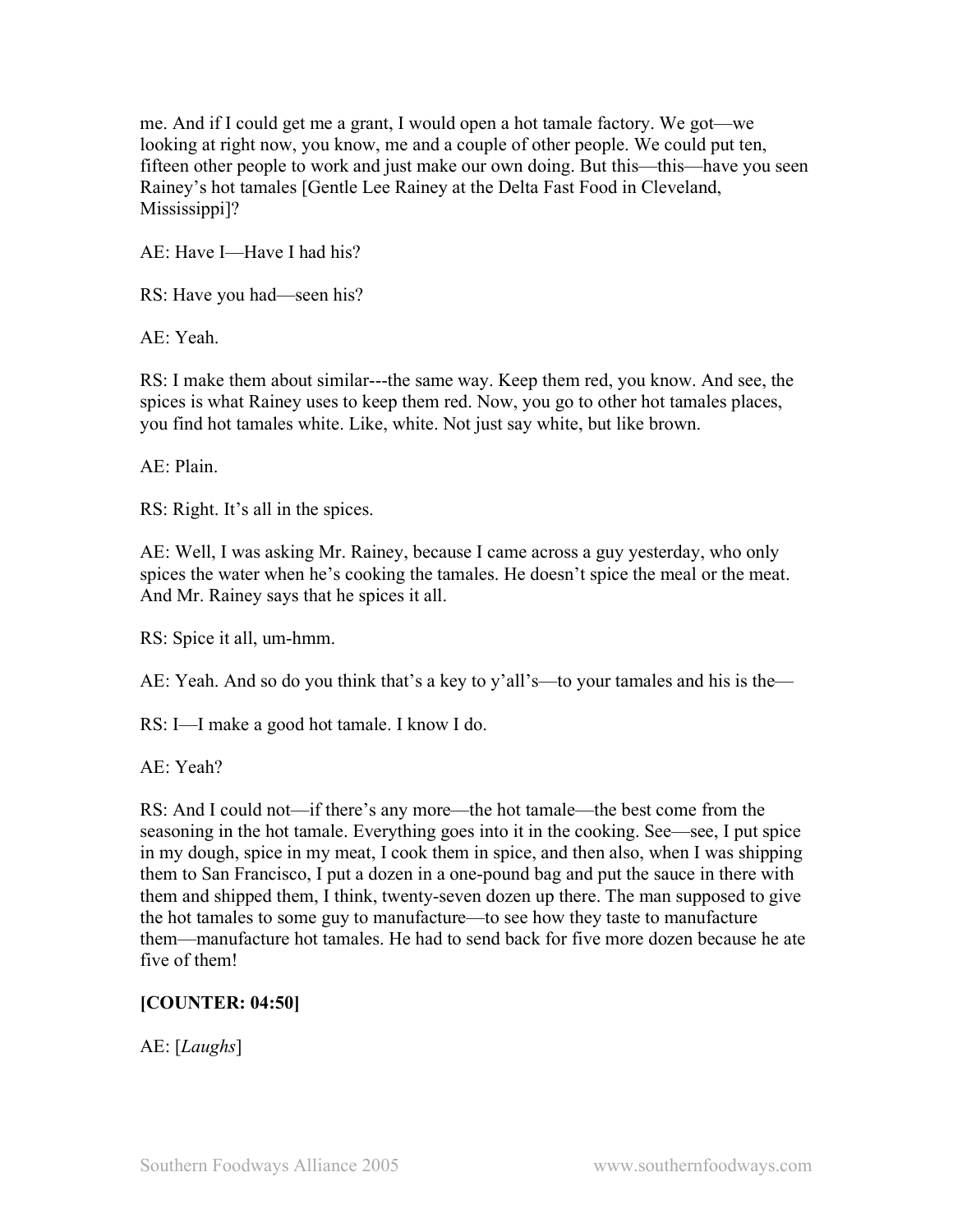RS: And that's a good way to sell them, too. With the sauce on the hot tamales. Like it makes them more moist, you know, when you boil them. Yeah, it's a--I make a good hot tamale. It's all in the—in how much money you want to spend. See a whole lot of people go the shortest way, because they don't want to spend no money. Because when you make them good, you know, it's going to take a little bit of money to make them good.

AE: What do you spend money on to make them good?

RS: Your spices, you know, like you buy the best spices and then, you know, you add in a little more than necessary to make it come out right. You could—you really could when I would sell a hot tamale to people, I'd give them the spice already mixed up and found out that I had mixed the spices together—mix the spices—I could put the spices in the water. Just keep the hot tamale—gives it flavor at the same time. It'll always keep the flavor. But like, I could sell some hot tamales now frozen, and you go home and put them in a pot and boil them in some water, they ain't going to taste like nothing.

AE: Yeah.

RS: It take all the spice out of the hot tamale. But you boil them in the sauce that—that you carried with your hot tamales, they'll taste good.

AE: Yeah.

RS; All the time. And see, that's a little secret that I liked about when I started off. I didn't—I didn't—I had—I'd be [making them] how the recipe went, but I didn't like how they looked and how they tastes, see what I'm saying? My wife, she loves them. We'd go all over Mississippi trying hot tamales. But every one we found were garlic—too hot from garlic. See what I'm saying? It would never be something that people could enjoy eating. So, that's one reason that I changed the way I made them. Because the old people, they just made them with just garlic. Little garlic, little pepper. See what I'm saying?

AE: Yeah.

RS: And I [*laughs*] I couldn't stand that.

AE: [*Laughs*]

RS: So after we started making them, we just changed, you know, changed our way. And about a year and a half—six months—we got it right.

AE: Yeah?

RS: And so it's right now.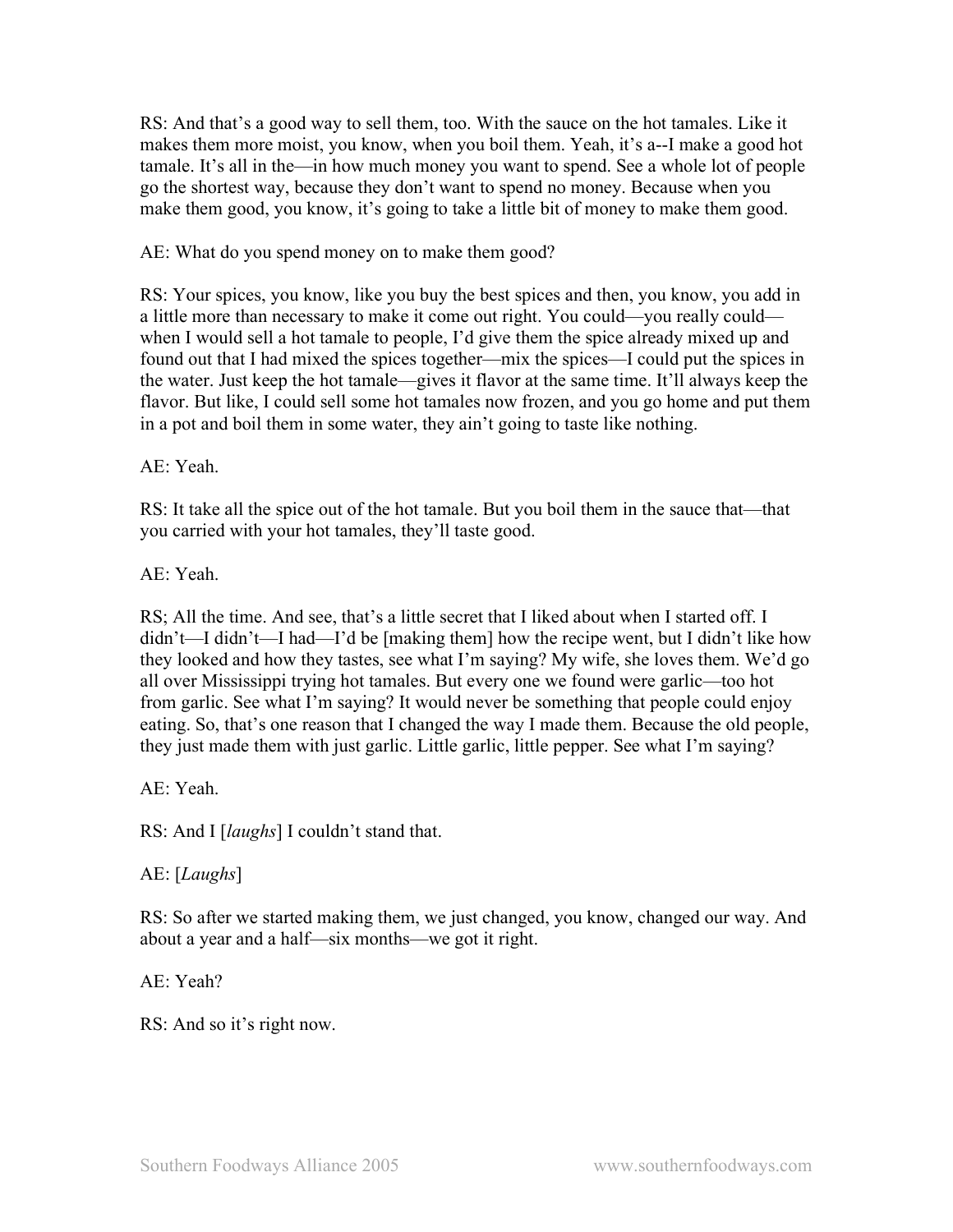AE: And so, you talked about how a hot tamale looked and that yours are red and Mr. Rainey's are pretty red too. Is that something that, if you go eat somewhere else, that you judge a tamale by is how it looks first and the how it tastes?

RS: Well, because if you see one that's not red or not—got no color on it, it means there's no spices in it. They done added garlic and pepper and, I mean, it's not—there's not nothing in there, you know. But a whole lot of people, okay, put more garlic. See, because anybody's going to taste the garlic. Just know they just spice the dough, because when you bite down—excuse me—the first thing you're going to taste is the dough, so why shouldn't it be seasoned too?

AE: Yeah.

RS; So, see, it's your—it should be seasoned too, or it ain't going to taste right. [Makes sale to customer. Sound of change moving across the counter] So that's—it's—I'm—I'm going to show you –but you get a—you get a better hot tamale [attending to another customer]. I sold them in Chicago. I was making them—Oh, when I was making them, I was making them.

AE: You sold tamales up in Chicago?

RS: All over Chicago. When I was making them, I was making them. I couldn't keep them. There's a guy that come in yes—not yesterday. Last Wednesday, I think. In Indianola, I used to sell to [him]. But he closed the business down, but then he opened back up. He wanted me to make him fifty dozen, and I told him I couldn't do that. He said, "Why? You make the best hot tamales." I said, "Well, the state don't allow it no more. You know, I can't make them for you no more." He said, "Teach me how to do it." I said, "Uh-uh." See?

AE: Yeah.

RS: A whole lot of people think it's just very simple. Everybody can't make a hot tamale. I don't care what you do. It's all about taste. See, with the spice in the dough and the meat, then when it comes together it's better. Because when you first bite it, you're going to bite the dough anyway, so why not make the dough spicy. I used—I used to make my dough red, when I was selling a whole lot of them, because it just tastes better. It'd be I quite selling so many because I quit making so many. I don't make enough, but I still keep, you know, good flavor, you know. Keep them red. So it's got quite a few things [in it]. It's a—a good product to make. A lot of people just sell in the wintertime. They sell all the time!

# **[COUNTER: 08:46]**

AE: Yeah.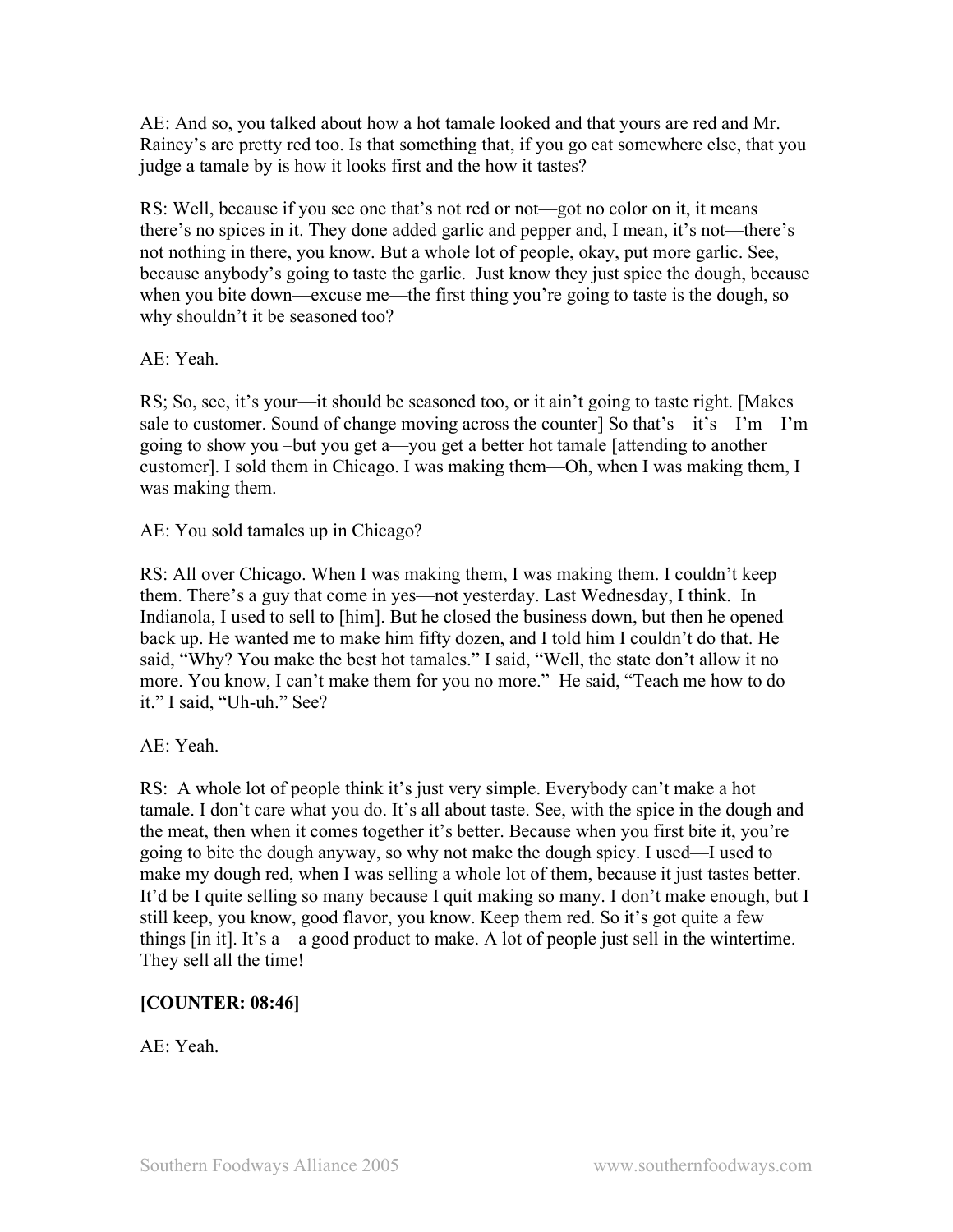RS: Sell a lot now [in June]. I'll sell about fifteen or twenty dozen a week. I think Rainey, he makes about fifteen or twenty [dozen]. And I like—next month, July, I'm probably going to need about fifty-dozen or more. See, because people come to town, you know. But I used to sell a whole lot of hot tamales in Chicago. I mean, a whole lot.

AE: Have you heard about a sandwich up there called the Mother-in-law sandwich that has a tamale in a bun?

RS: Say it has what now?

AE: It has a hot tamale in a hot dog bun. Up in Chicago?

RS: It's a lady up there that makes one--one hot tamale. I mean, she sells one hot tamale in a bun, yeah. Um-hmm.

AE: Yeah?

RS: One hot tamale in a bun.

AE: DO you know her name? Or the place where she sells them out of?

RS: No. I know it's out in the suburbs. Man, I tell you what. I don't know. But she's from down South. My brother-in-law introduced me to her, and she made one big hot tamale. About like that [makes hands into round shape about two-and-a-half inches in diameter] Sold for two dollars.

AE: Okay.

RS: And then put it in a bun.

AE: So she made it special for the bun—

RS: Um-hmm.

AE: --and made it extra big.

RS: Yes, she do. For the bun.

AE: Okay.

RS: And she'd used like ground beef. You know, like you put ground beef in cabbage? You ever seen that?

AE: Um-hmm.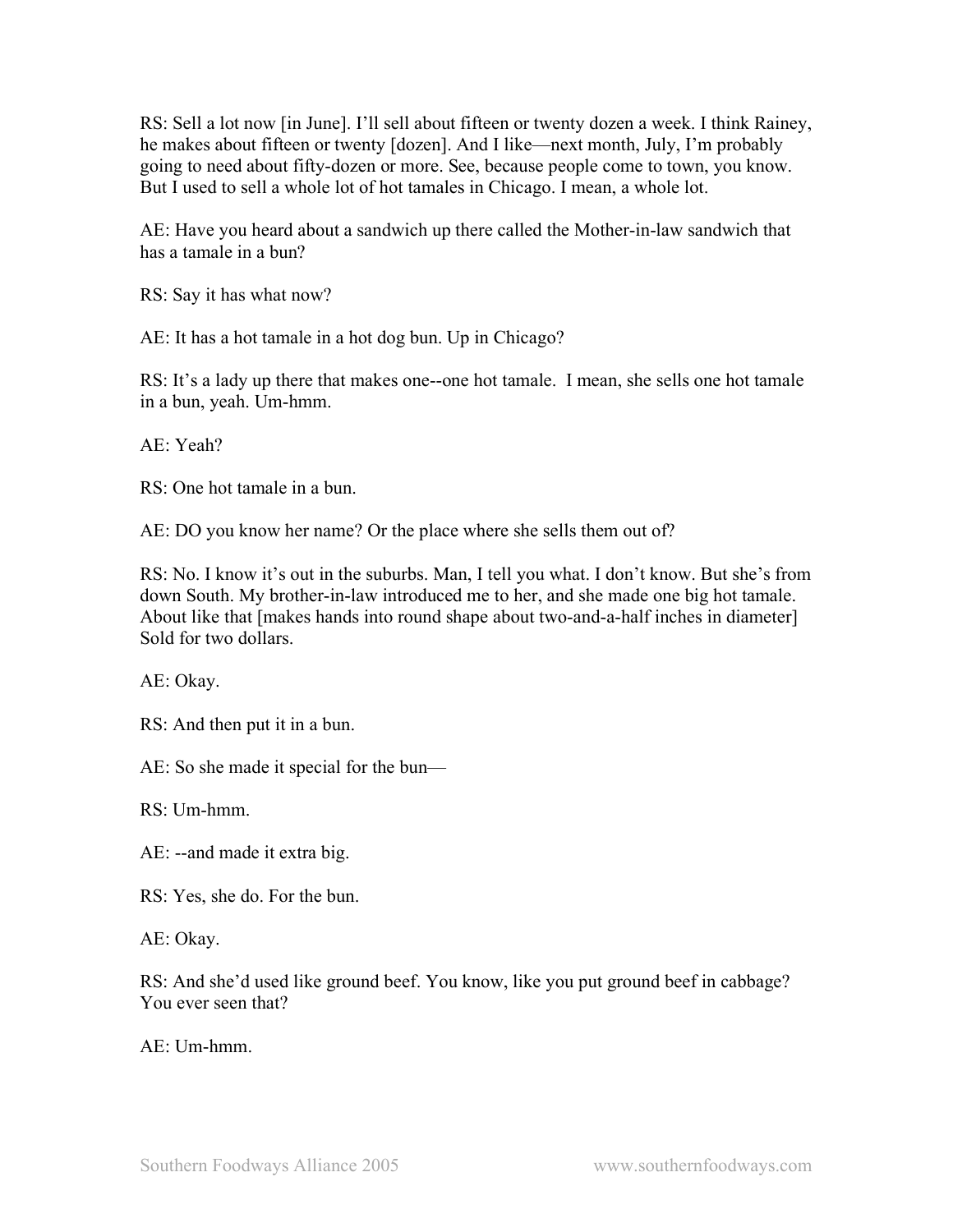RS: Take the cabbage and put in on there. Well, she did that. She'd take the hot tamales—she made them special for it and put them in a bun. And they stayed together mostly meat, then a little dough—and two dollars each. [*Laughs*]

AE: [*Laughs*] What'd she put on it, anything?

RS: No, but she usually put cheese on it.

AE: Okay.

RS: See, I had a few with cheese. Taste pretty good. I didn't like it, but a whole lot of people like cheese. Like, you know, make cheese—eat a cheese hot tamale. I—I didn't like it. I—I'd make some of them. It wasn't hard to do. It just didn't taste like—I didn't like the taste of them. It's not a good idea. Because they put cheese on the hot tamale. Some people like hot tamales, they put cheese over it, you know. Some going to drown them pretty much in hot sauce before they eat it. So I just—I just cook up a regular hot tamale. And, like I say, I'll put mine up against anybody's. And I—I got a colleague that makes them up there—up—south--

AE: You make them up at your house?

RS: No, I make mine here. But I'm saying he makes his up here on South Street. Across the street from Super Value?

AE: Who does?

RS: John Williams.

AE: Oh, John, yeah. John's hot tamales. Yeah, I was going to go by there. Yeah.

RS: Now, me and him—all of us make hot tamales about the same. I can—I can make mine good now, because I don't mind spending the money. Now—now, his are good. As good as mine. Made the same way. You know, made no different. It all depends how how much you put in. Other than that, it depends on how good you are. Do you like hot tamales? Have you ever eaten one?

AE: Oh, yeah. I've eaten plenty. [*Laughs*] That's part of my job. [*Laughs*] I've got to eat them. [Laugh

RS: Oh, okay. But—there's some guys down there, Cleveland Lumber Yard—no, Bolivar Lumber Yard—they called and wanted some hot tamales. They say it wasn't hot enough. I say okay, tomorrow I'll make some more, I'll make them hotter. But I just try to make up one batch so that everybody can eat them.

AE: Yeah?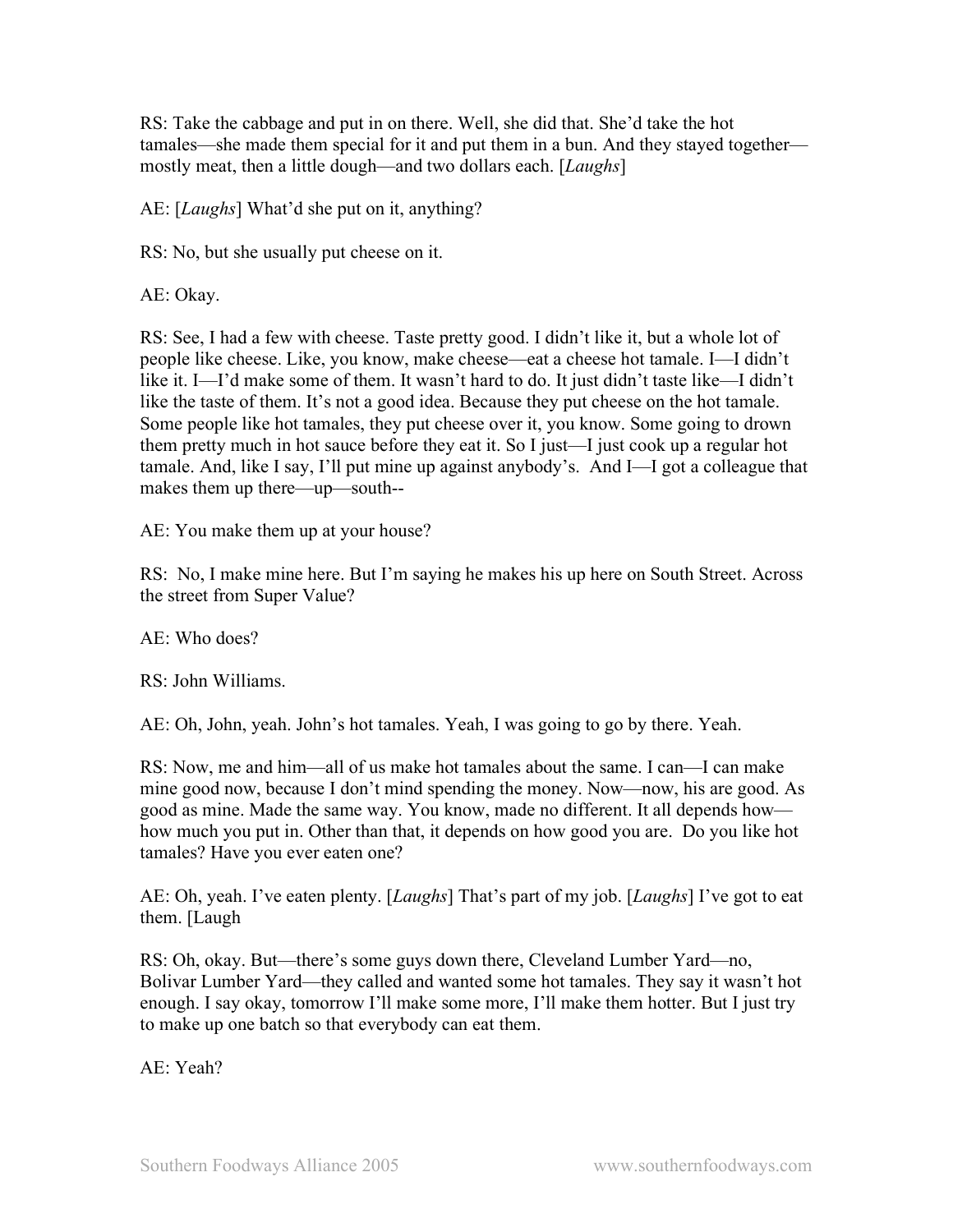RS: See, people have high blood pressure and all this kind of stuff, so I try to have them with a little spice, but not too spicy. But a whole lot of people like them hot, hot, hot. I don't—I don't think they're supposed to be hot, hot, hot—the hot tamale. Some people say, "Well, what do you think it's called a hot tamale for?" Well, I don't know, they're supposed to be hot. But you want them hot, put some hot sauce on there. See, because you're catering to the public. See, like I say, a lot of people don't like salt, too much hot. Especially black people because they have high blood pressure. Most all black people got high blood pressure. So I have to look at that factor, too, see. So I make them with less salt and less pepper. So if you want, you can add you some more—you might add hot sauce to it, whatever. Sometimes I slip and put too much pepper in it, then I have a [special] sale. because when you get too much pepper, you're not going to be buying them. Because it's going to run your blood pressure up, so you have to look at all that. So I just kind of make them kind of mild, you know. Because you—some people, that cayenne pepper? I sell to this one guy, I have to give him a cup to carry his cayenne pepper; that's the way he likes it. Fire hot. So it's--I don't know. I just—I just eat them

AE: [*Laughs*]

RS: I don't like them hot.

# **[COUNTER: 13:01]**

AE: Well let me ask you this, you were talking about, you know, selling to the black community and people having high-blood pressure and being conscious of that. How about hot tamales in the African American community in the Delta and the history there, and how it has really been a tradition that's been maintained in the black community. [Phone rings]

RS: Right.

AE: Can you talk about that a little bit?

RS: It's a—I got it. [*Short pause. Phone rings again. Mr. Stewart answers it. Recording is paused for about two minutes*.] I'm sorry.

AE: That's okay. You're fine.

RS: Now you say you want the—

AE: Just talk about the tradition of hot tamales being kept in the black community and it being a tradition that's been passed on through the generations and is still here.

RS: Yeah, I reckon it's just something they did along in the house, you know. And as time went on, you know, different—most of the blacks made them for home—for to eat, you know. Once a month your grandmother made some. Most of them could make them. And then they made for hol—usually, as we come along, we done the same thing. It's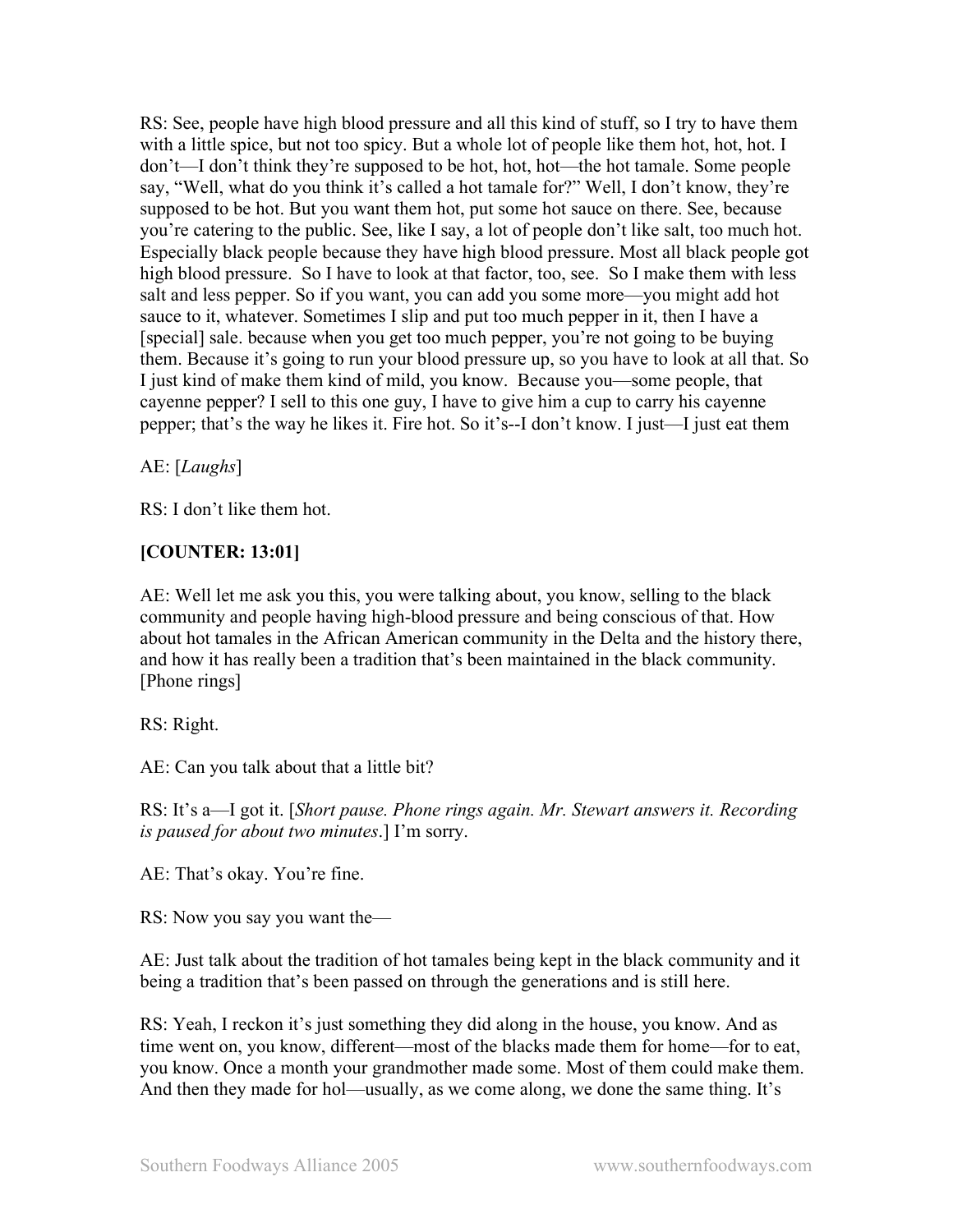just something labored. And I think that most blacks got into making hot tamales and selling hot tamales because of lack of money. You know, you found out you make them and could sell them and make money. Now a lady down in Leland—I forget her name. She's passed now. But she used to sell hot tamales years back out of her house. She had a sign on the door. On the side of the highway, you'd see a green house as you go into Leland. Turn off on [highway] eighty-two?

AE: Okay.

RS: And she sold tamales out of there for years. And she was really about the onliest one around here selling to the public. You know, in this area right there, I remember. And you had Joe Pope over in Rosedale. Now he started selling—making hot tamales and selling them to the public. But most of the black people have made hot tamales for years—for generations. You know, like I say, when we were little kids, my grandma just made them for us to eat.

AE: Well a lot of people say that, you know, that they came when some Mexican immigrant workers—or migrant workers—came to the [Mississippi] Delta to pick cotton.

RS: Um-hmm.

AE: And they shared that culinary tradition with the African American community, and it just stuck down here.

R: Well—well, yeah, that's what—well, see, my grandma, she was a [short pause] she was from New Orleans. She was French, something or other, I don't know. But her mother—her mother was a—a gypsy. So that's where she got it from.

AE: Okay.

RS: They was—my grandmother used to call them a rolling gypsy—say they were rolling gypsies, you know, so—

AE: Rolling because they're on the road?

RS: Right. Her mother was a gypsy. They migrated from Louisiana—from New Orleans down there up—up to this way. In, I think--I think she said in nineteen twenty-two. When they had this big flood [in 1927], they got separated, her and her mother. And her brother came. So we ended up back in Louisiana until after the flood, however long that lasted, she came back to Mississippi. But she got hers from her mother; she had a whole lot of recipes. And I didn't know—didn't take no mind until I got older. Like this chow-chow you se in jars that you see uptown in some of the stores here??

AE: Yeah.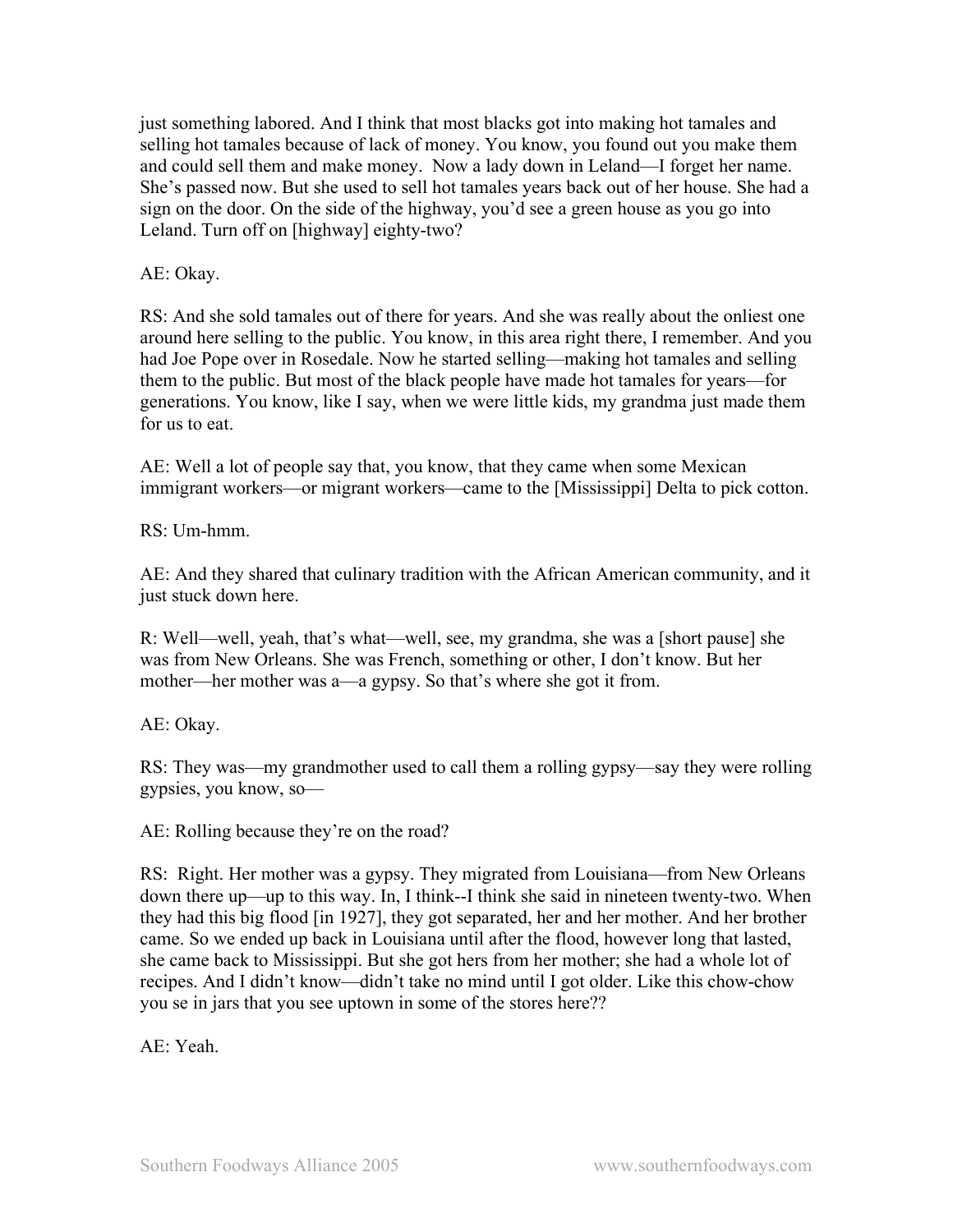RS: My grandmother, she used to make all that kind of stuff. And I didn't feel anything about it. A certain part of the year she would make this and jar it up and put up hot tamales the same way.

AE: And you're talking about he peppered cabbage in a jar, like that--?

RS: Um-hmm.

AE: Okay.

RS: You make it, and you put it up. See, I never thought nothing about that. Same thing about hot tamales. I never thought about hot tamales being sold to make money. She'd make them and put them in jars. I don't know how she made them preserve. I don't know. I didn't fool with that. I didn't think about that.

AE: Yeah.

RS: But she could preserve them.

AE: And you don't know—she just picked up these recipes—

RS: Did she pick them up?

### **[COUNTER: 16:44]**

AE: Yeah.

RS: Oh, it was passed down to her.

AE: Yeah?

RS: Um-hmm. She got—she got them from *her* mother.

AE: Okay.

RS: Mm-hmm.

AE: What was your grandmother's name?

RS: Lela Mae Killen.

AE: Lela Mae Killen?

RS: Mm-hmm.

AE: K-I-L-L-E-N?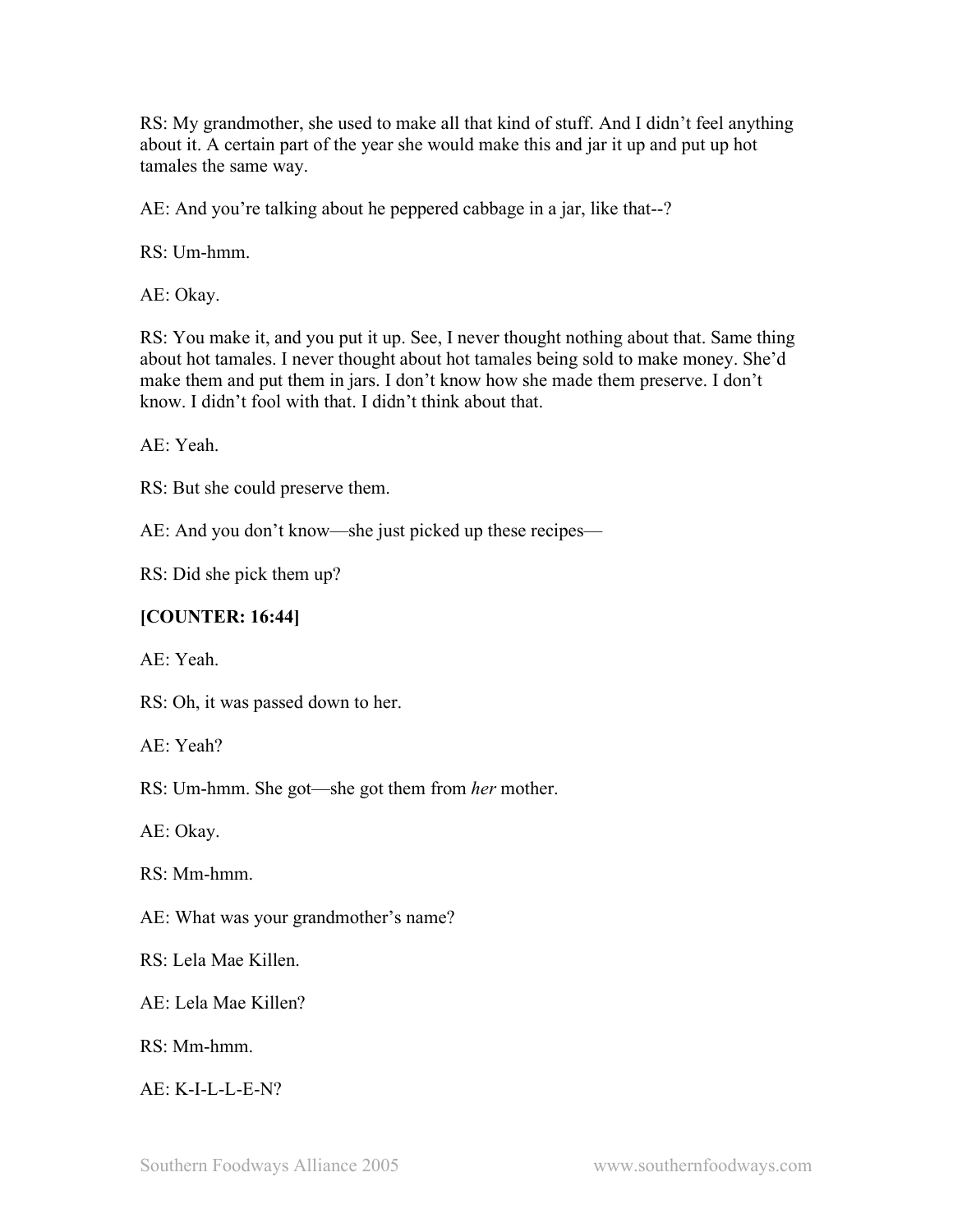### $RS: K-I-I-I-I-N$

AE: I-N, okay.

RS: Yeah, she died about four years ago.

AE: yeah?

RS: But—um-hmm. She died at ninety-eight [years old], I think. And could eat all the pepper you made. The doctor told her, when she had her last fit before she died. Like two months later, they told her, "I can't find nothing wrong with this lady but old age." And she was ninety-eight.

 $AE: Wow$ 

RS: She had a whole lot of recipes. But like I say, you wasn't interested--kids don't pick up on nothing. It's just something I have in mind—that I have to remember, you know. Sometimes, when I started doing it. But now I convinced them out here—out by Pace- before you get to Pace, [Mississippi], which is west of Cleveland towards Rosedale, Mississippi] out at Airport Grocery [Restaurant], they—have you ever been out there?

AE: Yeah, and I was out at the Shanty [restaurant owned by the same man who has the Airport Grocery restaurant] today, and they were making hot tamales, and I went—I stopped in there.

RS: Okay. I made one of them here. His wife—his wife told me---she said, "Excuse me, you can't make a good hot tamale." She said, "I'm married to a Mexican." I said, "So." You know, Mexicans know all about hot tamales. [I said,] "I bet mine [are] better." She said, "Okay, bring me a dozen tomorrow over to the Shell [gas] station over there." And she was married to the Mexican.

AE: Who is this you're talking about now?

## **[COUNTER: 18:07]**

RS: The Mexican [restaurant] out here. [Highway] number eight? The Halfway store out there [which is east of Cleveland]?

AE: Um-hmm.

RS: There's a Mexic—somebody out there makes hot tamales. I forget his name.

AE: Oh, okay.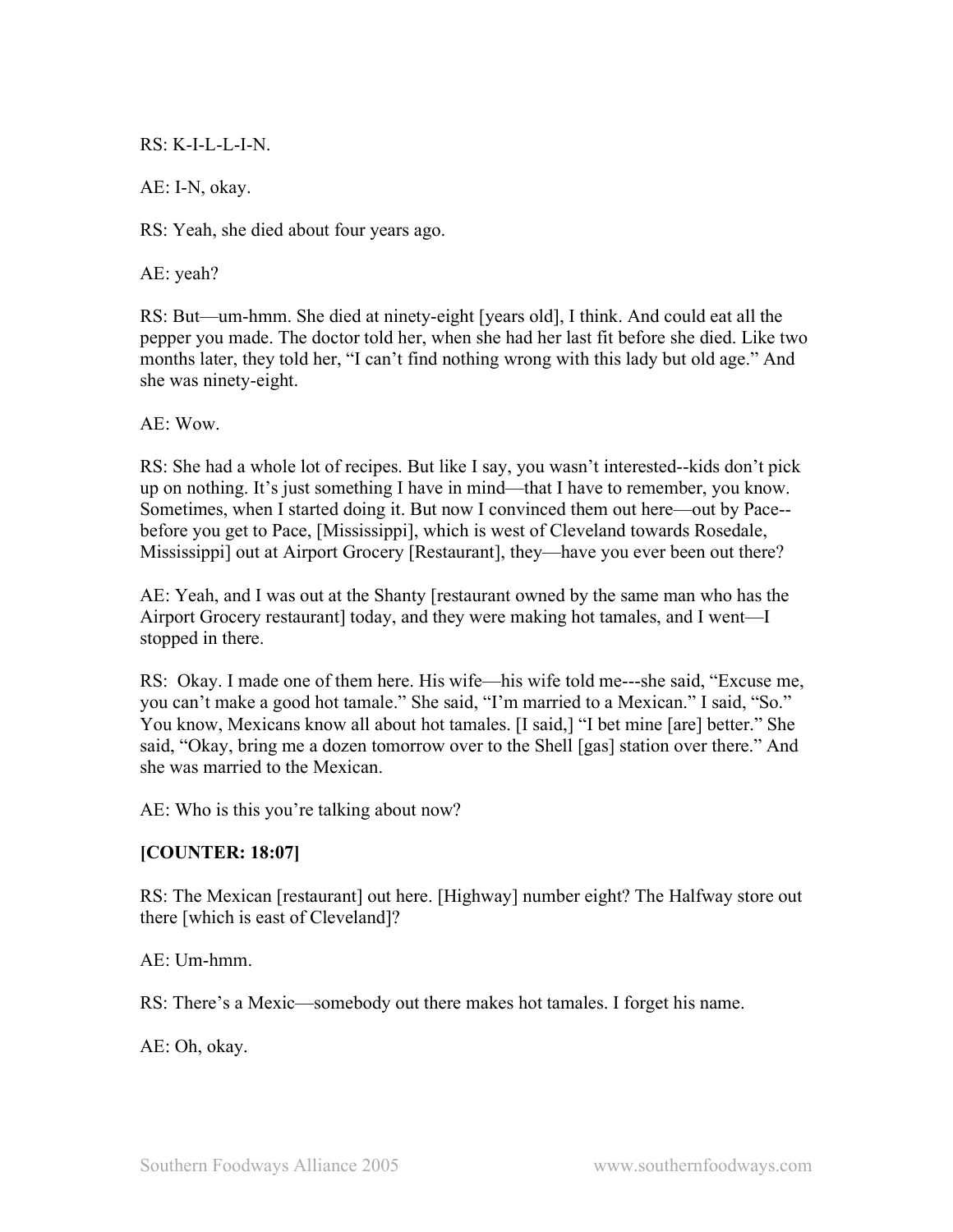RS: Oh, yeah. He makes hot tamales—been making them. It may be the next place, not the Halfway Store. Halfway—not the Airport Grocery. There are supposed to be two stores out there, I think.

AE: Okay, okay.

RS: Yeah, but he got married to somebody. So she's married to him. And I took her some [hot tamales]. So the next day she said, "I give up." I said, "What's wrong." She said, "You out done him. I've never tasted one like it."

AE: No kidding.

RS: She said, "But I thought Mexicans made the best hot tamales." I said, "Well, you've got to better understand what I'm saying. Pepper don't make the best hot tamale. " See what I was saying about all that pepper and garlic? That's—that's—that's—that's cost less cost. Pepper and garlic, see what I'm saying? And she just bragged. She bragged about me, and I told her, "Let me bring you some of mine, and you don't have to pay me for them." And so finally, after all that, I went there and carried her that dozen. The next days she's bragged about it. She said, "Yeah, I told my husband you beat him out."

AE: Oh, no. [*Laughs*]

RS: So she said, "He said there wasn't no way. He had to come see you." But see, it's— I—I—a lot people think it's a Mexican food. But I don't think so. I just think, like I said, the Mexicans probably passed on to the black people that come through the country. I don't know whose food we're eating.

AE: Yeah.

RS: But they say Mexicans are—I mean, hot tamales come from Mexico, but they've been in the black neighborhoods for generations. You know. And now Mexicans do deal with them, now. They've been making them for years. But I—I used to buy my shucks, when I was making a whole lot of hot tamales, out of Waco, Texas. And this guy called me--he was selling them by the bale; I used to buy them by the bale. He said, "Well, Mr. Stewart, I want you to make them hot tamales because you know every black man I know makes the best hot tamales. But I didn't know, shucks. But we Mexicans can make some hot tamales." And he was a Mexican. I was buying shucks from him. So I reckon it passed from the Mexican to the black, you know. It's—it's a—they--

AE: Yeah.

RS: You know, it's just another way to make them. When I was making three or four hundred dozen a week, I had about four peoples [working with me]. See what I'm saying? And we would go to eight hours a day.

AE: Wow.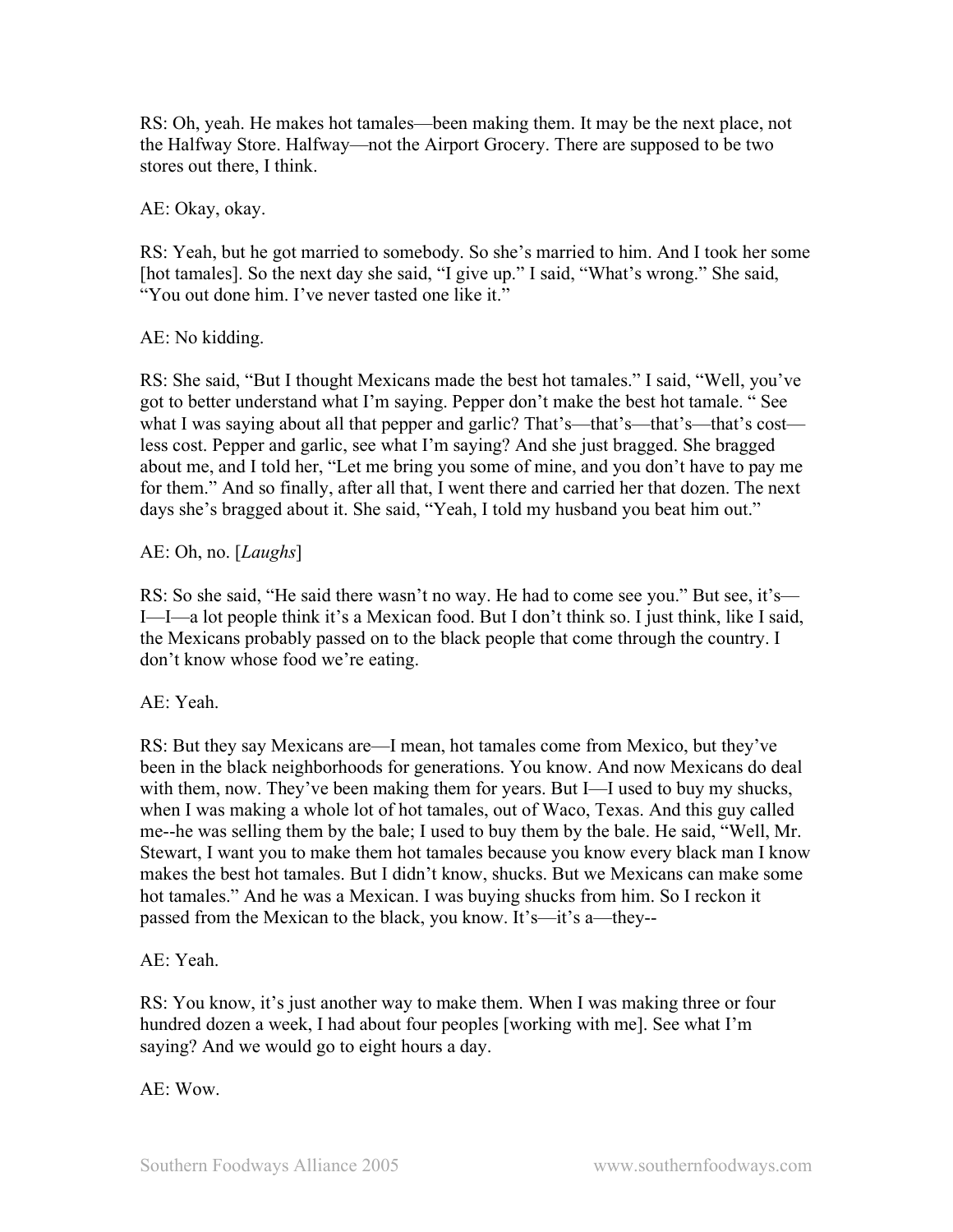RS: It's a whole lot of work, so we would work eight hours a day. So it was a whole lot of work, now.

AE: So now just you and your wife make them or do you have st—or do you have help still?

RS: I just make them.

AE: You make them by yourself?

RS: Um-hmm, I just make them myself.

AE: Okay.

RS: I don't—I've got some new stuff here now. And some dough I cooked this morning. I'm not going to do more than ten dozen, now. I'll do ten dozen a day, and fifty dozen a week. That's all I'll do.

AE: Yeah.

RS: See, I haven't sold but twenty. I'm going to make a little more next week. Got the Fourth of July coming up. And we're having a family reunion, so my sisters and brothers, they come from Chicago and everywhere else. So I know what that means. One year they whipped the devil out of me with these hot tamales. They wanted five-dozen to carry back. They want you give them to them at that.

## **[COUNTER: 20:51]**

AE: [*Laughs*]

RS: So you know how that is. And I make them, too.

AE: So your grandmother was around to see you at the store here making hot tamales, yeah?

RS: She did. Yeah, because she's been dead like four years. I've been making them— I've been making them thirteen years. And she loves her some hot tamales. She said I could make them better than her.

AE: Yeah?

RS: She said, "Boy, you can make hot tamales better than I do." Because she liked hers hot. She liked hers hot. When I made some, I would make--I made all of them together, and when I got done, I took two dozen out, and I cooked hers in a separate pot and put all that [cayenne] pepper on them. Red-hot. She said it was the most—she said it was good. I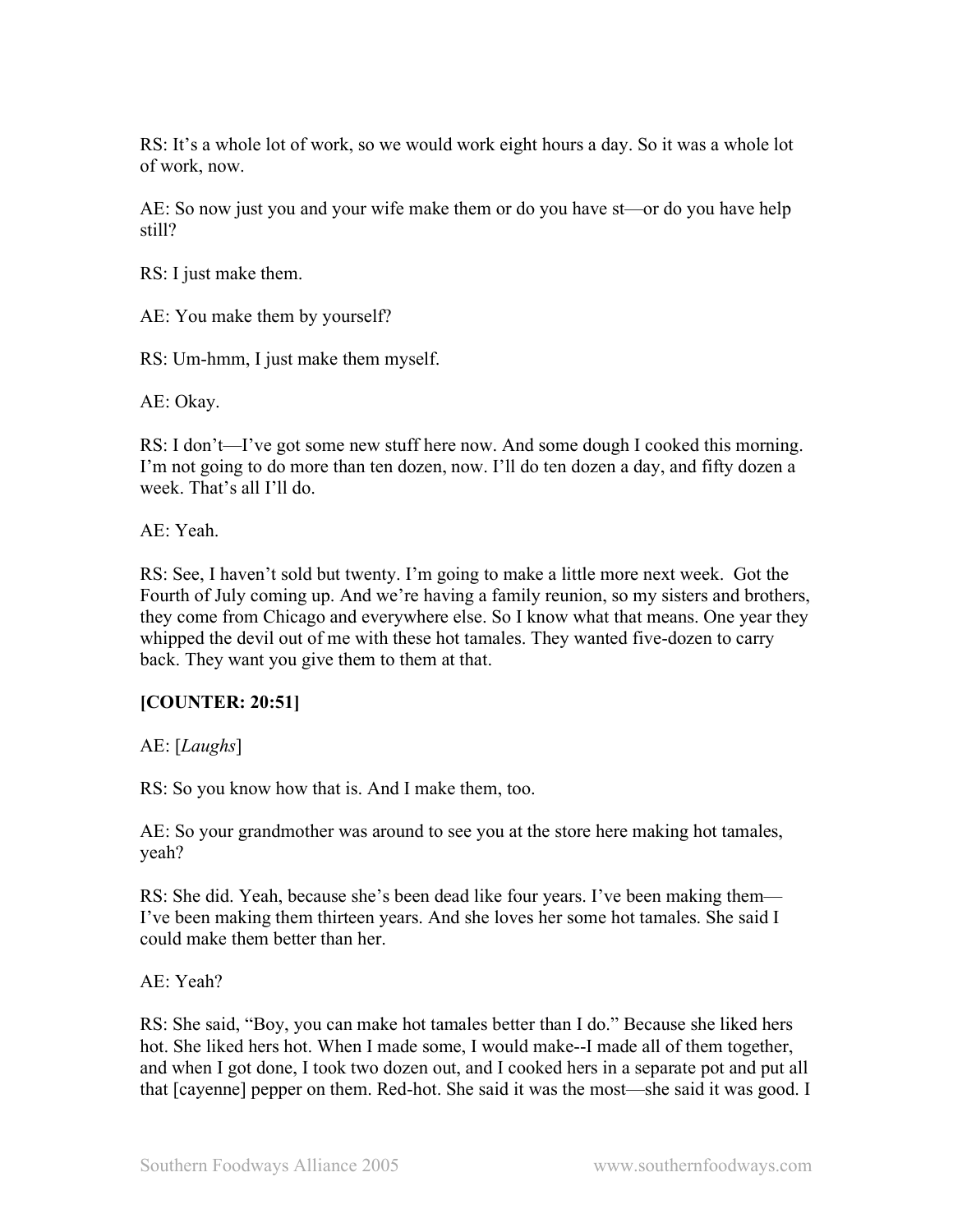mean, red-hot. Because she used to—she used to eat a pepper off of the stalk. She'd stay out there on the porch and pick up a hand of peppers—like picking an orange or grape and eat peppers like that. So, yeah. I tried it one day and stayed sick for a week. From trying one piece. And she did that. She would sit down on the porch in a chair and eat peppers like you'd eat grapes. I ain't never seen nothing like it in my life.

AE: That's maybe why she lived to [be] ninety-eight. [*Laughs*]

RS: That's right. And didn't have nothing wrong with her.

AE: Yeah.

RS: I'm saying *nothing*. In all them years. She didn't have need no teeth. It's just like- she pulled them out herself. Hot peppers. And she loved her some hot tamales too. Well, they say—I've seen—heard one time—they say, if you eat a pepper, it'll clean you out. So maybe it did her the same. Because they say the Mexicans don't have no trouble with high blood pressure than black people do. Form that hot pepper. See, we [are] totally opposite; eat something hot, it'll cause high blood pressure. See what I'm saying? She never had it. In her life. Ninety-eight years old. Never had it. And I can't eat nothing hot. I make those hot tamales, I'll taste that sauce [and] it will burn me up. Once it's cooked, you know, it gets hotter. I can't stand it. There's some people that will try to do that in this day and age, eat some pepper. But she—she ate her pepper.

AE: So was she proud to know that you were making her recipe or that you were making hot tamales?

RS: Oh, yeah. She asked how much did I change them. She said, "Well, you changed them." I said, "Yes, ma'am. I just improved it." You know, what I thought was improving.

AE: Had she ever written anything down, or was it just a recipe she kept in her head?

RS: In her head like I do.

AE: Yeah? You haven't written it down?

RS: Mm-mm. Just got it in my head. I never wrote it—see, it's just so much in it [that] you have it [in your head]. See, me and my wife were talking one day, and when I first started, I used to measure—so much chili powder, you know. Measurements for how much of this to put in. I don't do none of that [now]. I just take it and put it in there.

AE: Can you talk about making tamales? Like how you start and kind of the process.

RS: Um-hmm, yeah. There's corn shucks. Well, we'll go with the meat first. I just season it—spice it. Put enough spice in the water. You just have to use pepper, chili powder, camino [cumin], paprika, stuff like that, garlic [powder], onion [powder], and salt. Put it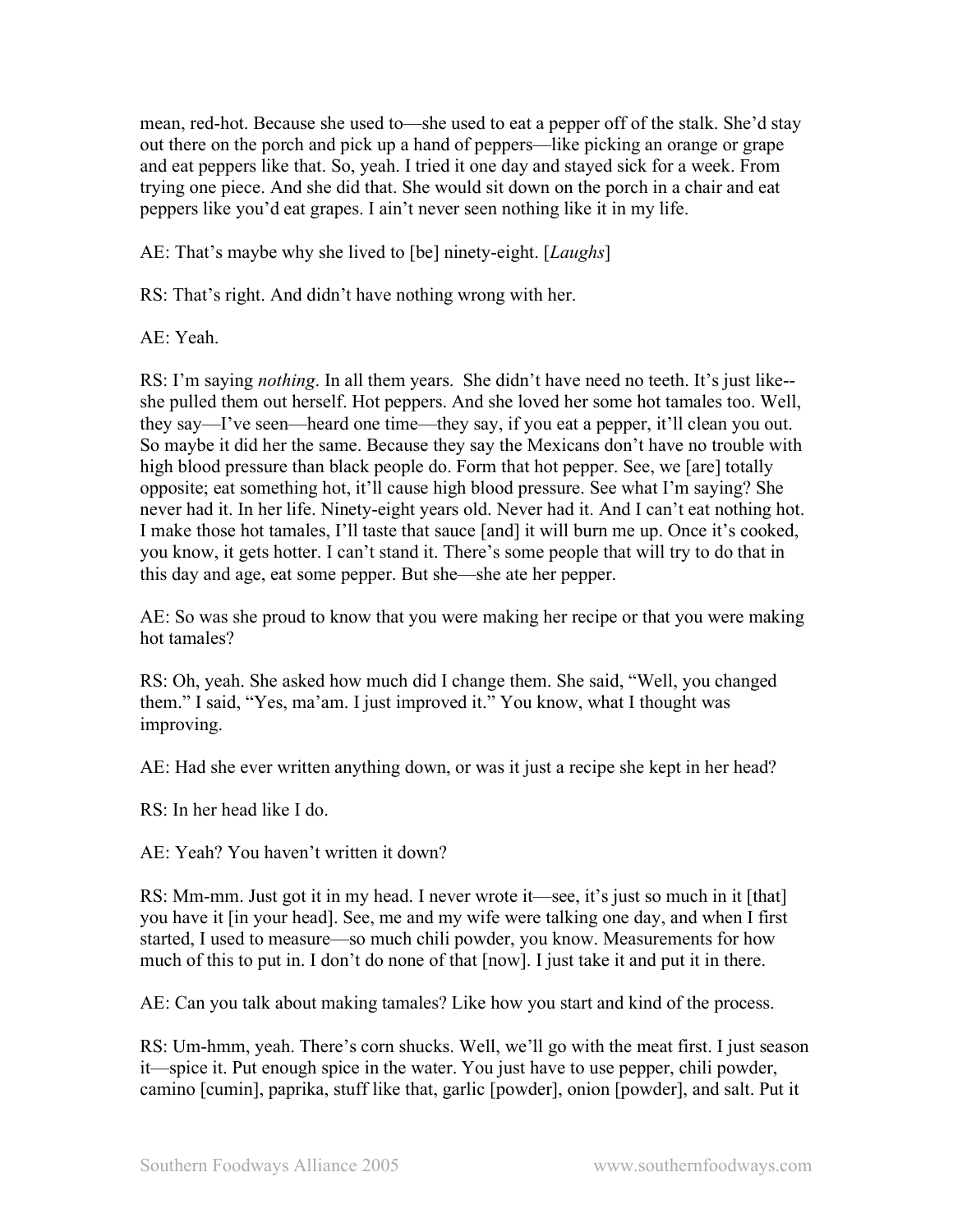all in the water and then put your meat in there. I let it boil until it gets done, then I grind it out. The same sauce that I cook the meat in, I save that for to make my dough [or masa]. If I have to cook some more hot tamales, because I only make dough like—if I ain't going to do but fifty dozen in one week, I only make dough one time. And I make my dough with the sauce. Now, I also cook my hot tamales with the sauce. But—and when it comes to rolling, once you clean your shucks, you use your dough and your—the dough come on [the corn husk] first, the meat come in the dough. And everybody can roll them; there's nothing to it. And the from there, you tie them up—if you don't have no sauce already made, you mix you some sauce and put your hot tamales in. And—I could show you all this.

AE: Yeah? Yeah, that would be great.

RS: Okay. I think I got some—I got some meat already done.

AE: Okay. Let me [*recording is paused for about ten minutes, while subject and interviewer relocate to the other side of the store, and subject sets up tamale-making area*.]

## **[COUNTER: 24:50]**

[Sounds of fan, tin foil being torn, soap opera on television.]

RS: Hold on just a minute.

AE: Okay, no problem. [Long pause]

## **[COUNTER: 25:19]**

RS: [*Standing at sink about to wash corn husks. Shows interviewer the plastic wrapper that the corn husks come in, which has a tamale recipe printed on the back*] You take the same recipe, because see, I couldn't remember everything that went in my grandmother's recipe. I had to search my memory. All I did was use some of this here. [Unintelligible phrase]

[Long pause as Mr. Stewart puts on rubber gloves and continues setting up to fill and roll tamales.]

## **[COUNTER: 26:18]**

AE: How often do you make chicken [tamales].

RS: I don't [Laughs] I haven't made none in two years.

AE: Really? Well, they're the best, so how come you haven't been making them?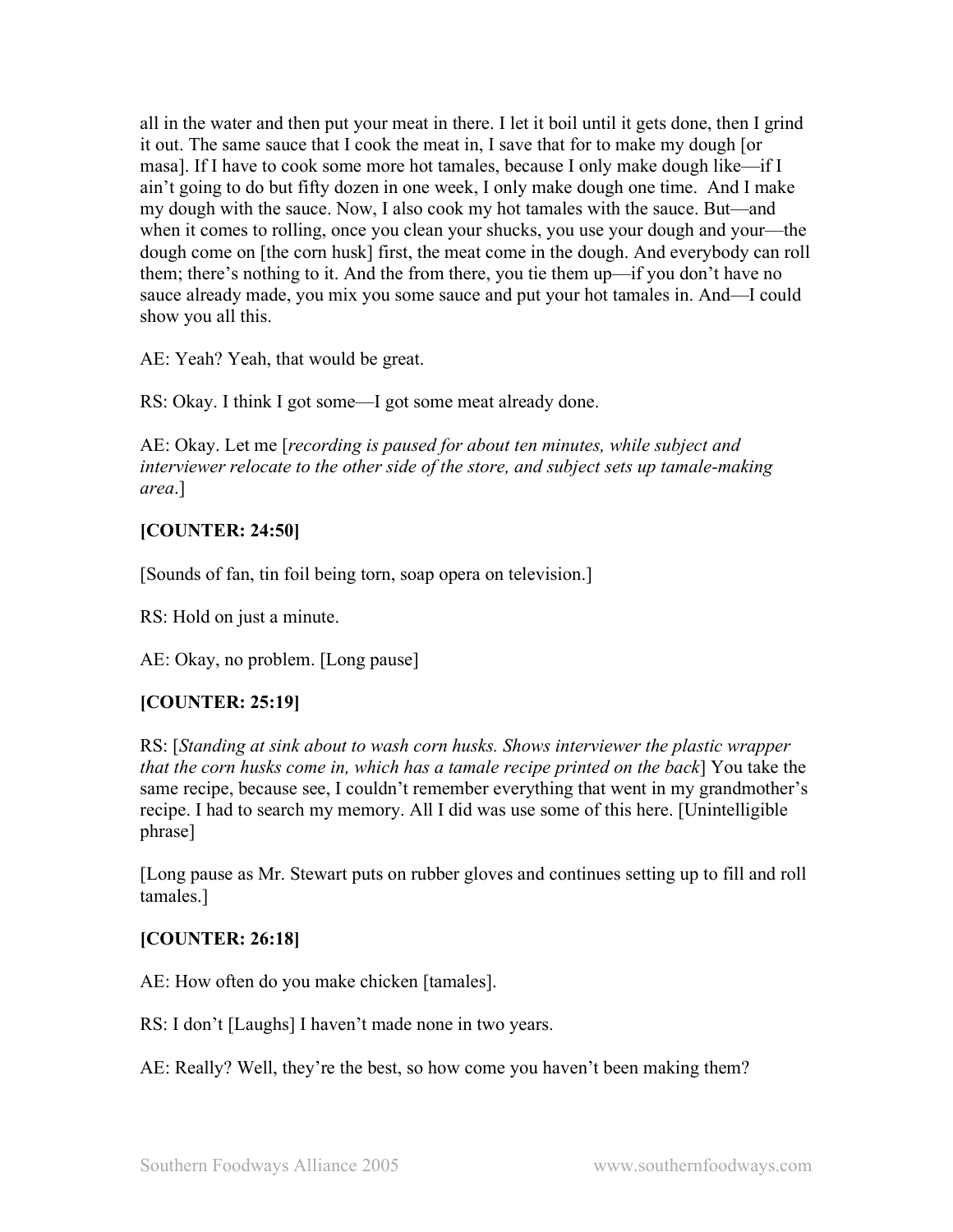RS: See, because—

AE: Too much work?

RS: Because of the work. Because see, you have to de-bone it. You have to mostly use leg quarters and boil them and take out the bones and then grind it up. So what I did to make sure I wouldn't do no more chicken, I gave my grinder to one of my partners. It's just too much work. You know, if I was a—if I was still doing it for a whole lot of profit, I would—if I were using a whole lot of people [to help make tamales], I would make some chicken, some turkey [and] of course, some ground beef. But this way, I do enough of them. Because see, to be honest about it, the customer don't know the difference. You know? To be honest about it, the customer don't know the difference. They don't know the difference because all of them taste the same. Now, this batter--[short pause]

AE: Can I take a picture of just that right there?

RS: I never measure, never worry about it. They're all going to be the same.

[Long pause as he fills tamales]

## **[COUNTER: 28:00]**

AE: Do you have a certain length or width that you like to make them?

RS: Um-hmm. Because I have a gallon bag that I put them in.

AE: A gallon bag? Okay.

RS: [To his wife] Hey, Mattie, come here a minute. Go in there and bring that bag of hot tamales out of the deep freeze right there.

MATTIE: Over where?

RS: Deep freeze.

[Long pause, about thirty seconds]

RS: [Sound of frozen hot tamales hitting the table.] There are some that were made yesterday. The reason I make them this length is so they fit into these [Ziploc freezer] bags.

AE: Okay.

RS: That's why I make it like that [holds up frozen tamale he pulled out of the bag]. [Short pause] Now, you're going to take the same dough and the same meat and make your hot tamales. And then it's just a matter of folding shucks. One guy wanted some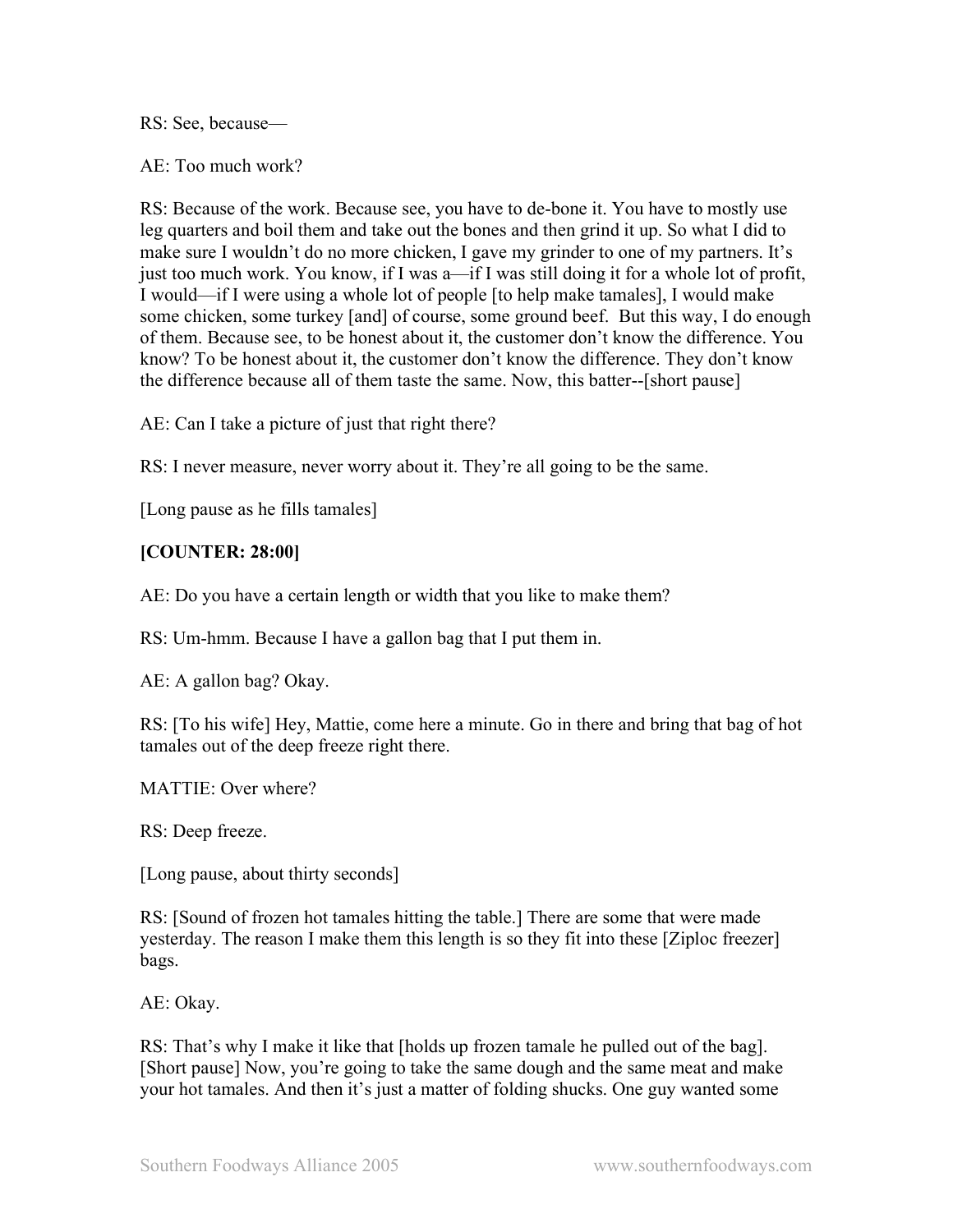special hot tamales. I said, "Well, I have hot tamales already made." [He said,] "I want mine full of meat." [I said] "How much meat are you talking about?" He said, "Full of meat." I do, "Okay." And so I put some more beef in there—some shoulder—because that's the way he wanted them. But when I told him the price, he didn't want to buy them.

AE: Uh-oh. *[Laughs*]

RS: He didn't want to buy them. I—I got a few customers that, during the hunting season, I make deer hot tamales for them. Like--

AE: Okay. Some hunters that bring in deer meat?

RS: And they love—they love those hot tamales.

[*Long pause, about twenty-five seconds]*

RS: What's going on? What's happening?

 $AE: What's that?$ 

RS: Oh, I'm talking to my brother [who just came in the store]. I just see him every now and then. [Long pause, about twenty seconds] [To customer] What's up, man? Mattie will be with you in a minute. Mattie will be with you in a minute.

[Long pause, about twenty seconds]

RS: I'm tired of working with these. These old dried up shucks.

AE: Yeah, they don't bend for you right?

RS: They tear.

AE: They tear?

RS: They can tear so fast, but--

AE: Do you know anybody who makes them—or rolls them in parchment paper around here?

RS: No.

AE: Have you had them wrapped in parchment paper?

RS: No. No, I have seen them.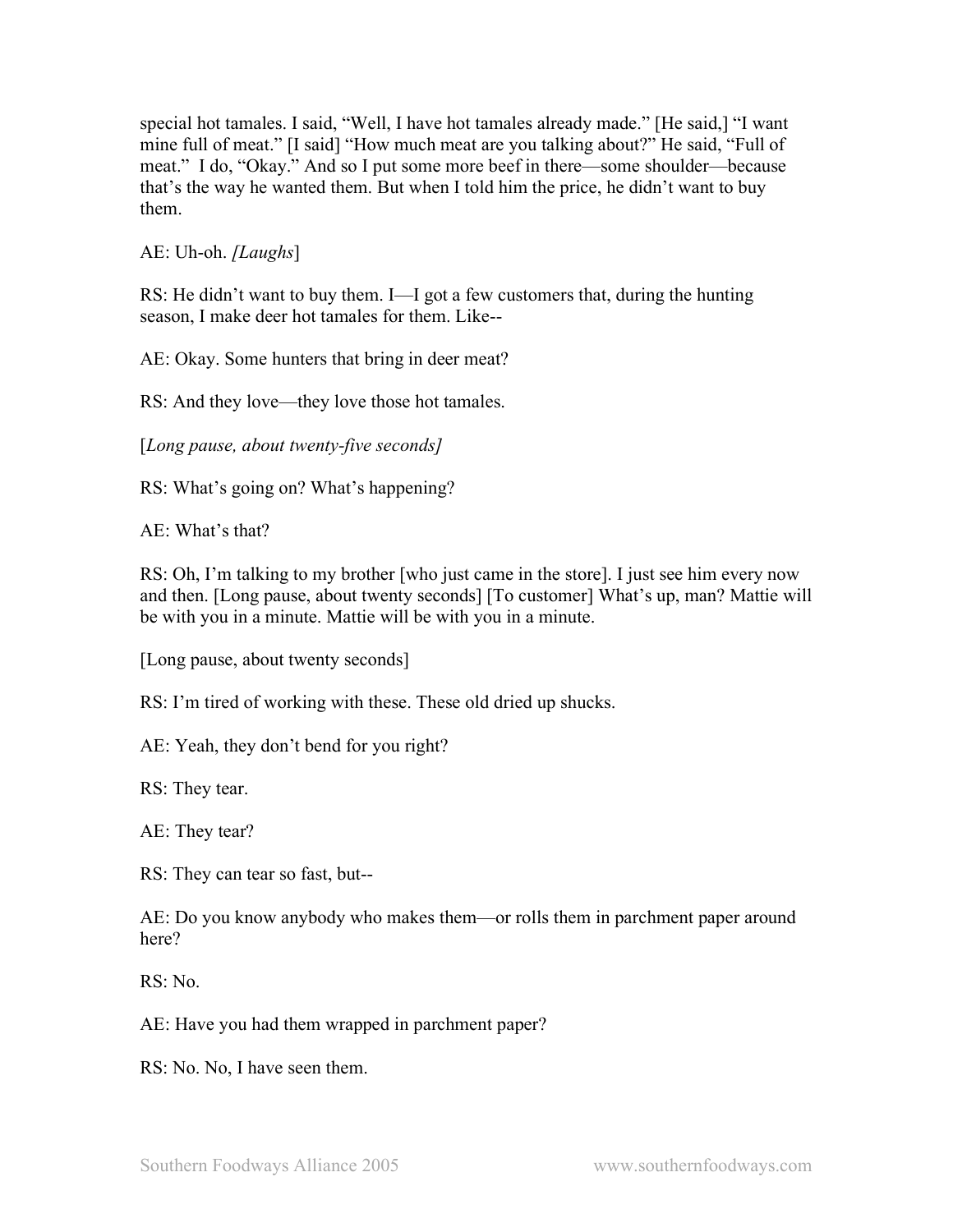AE: Yeah?

RS: Okay, now the only thing about that [unintelligible phrase] They don't hold flavor. They don't hold as much flavor.

AE: Yeah.

RS: But they say the paper's cheaper. You know, shucks now are high [expensive] because I roll them—when I regularly roll them---like so many a week--every [bag of] shuck[s] we open, we use all of it. But see now, I can't use this here [holds up a small piece of a corn shuck].

AE: Yeah, pieces too small to make any difference.

RS: I'll throw them away. But I know, the kind I'm working with here, take two or three and put them together and use all of them, see. Because they're not all that expensive. You can get a bag for about—about three [dollars and] eighty-five [cents]. And as you roll, like, you can get like twelve dozen out of a bag. So you are—if you sell them—if you're selling them wholesale, see, you know, you can make some money.

AE: Are you still getting your shucks out of Waco [, Texas]?

RS: No, I just buy them from out there to Lambert's [Wholesale in Cleveland, Mississippi, on Highway 8 East out of town].

AE: Okay, that wholesale market?

RS: Right.

AE: Okay.

RS: but when I was making a big volume, I would buy them by the bale, see, because it's cheaper. And I'd buy them maybe once—maybe twice a month, two bales at a time. But now I don't do no more than mine [for the store] and everybody else--I just buy them off of Lambert's. Mostly the one that rolls is me—it's just me. Since I'm rolling twenty, thirty dozen a week.

## **[COUNTER: 33:35]**

AE: Do you think there's anybody—since there's so much corn being grown in the Delta—do you think there's anybody who makes them with from shucks from the field?

RS: I doubt it. You can't.

AE: You can't? Too many chemicals and stuff?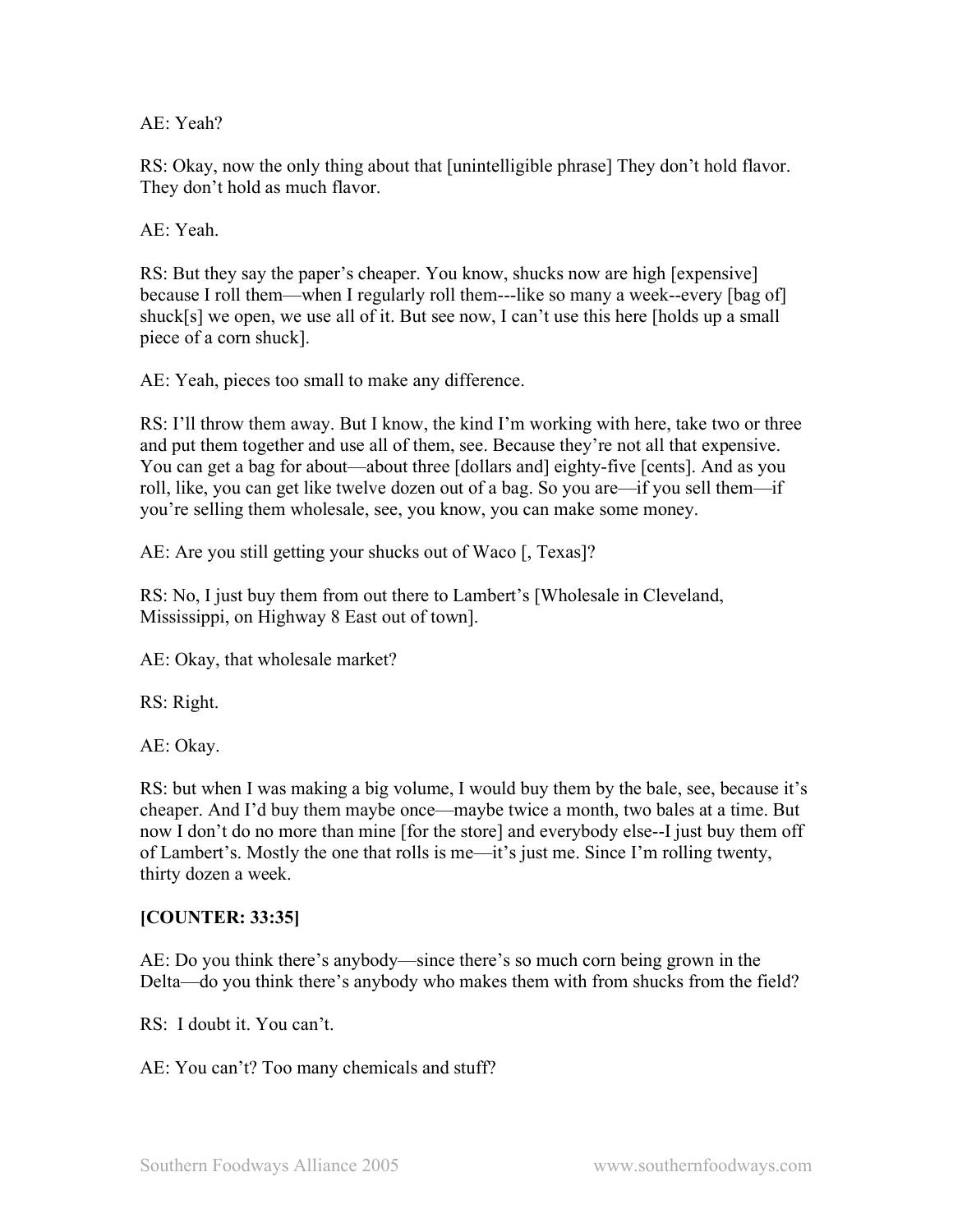RS: Yeah. Right. They have—they have to have the fertilizer off. And like a friend told me—this guy told me out here said, "Come get all the corn shucks you want." I said, "Yeah, and go to jail too." I can't use that because it hasn't been processed.

AE: Right.

RS: This guy in Alabama, I made sure that he had a legit plant. He had a legit plant.

AE: What if you maybe just built –were growing a few rows in your backyard? You know? Would that be something worth trying or—

RS: Then--then you'd have to boil them.

AE: Yeah.

RS: You'd have to boil them.

AE: Make even more work, huh? [Laughs]

RS; Um-hmm. Right.

AE: [Laughing]

RS: Boil them, then find something else to clean them off with.

AE: And the work is part of it. I mean, you said that your kids aren't interested in making them because it's too much work, but do you enjoy making them?

RS: Me? Oh, yeah. I do. Mm-hmm. And after—I'd be enjoy making more. I enjoy just making them—like I'd be sitting down here, it'd be slow—business would be slow. I'll sit over here and roll hot tamales. But, yeah, I enjoy making them myself. Yeah. And I'm still going to try to get me a grant. [To his wife] What now?

[Recording is paused for about three minutes]

RS: I could make them. Okay, the next step, I tie three to a bundle, like I have them here [in the bag of frozen tamales].

AE: Yeah.

RS: And then I boil them. I take the spices and then make it—everything made with spice. That's the whole key, spice. Because there ain't nothing in there but [corn] meal and flour and meat.

AE: How many do you keep frozen at a time?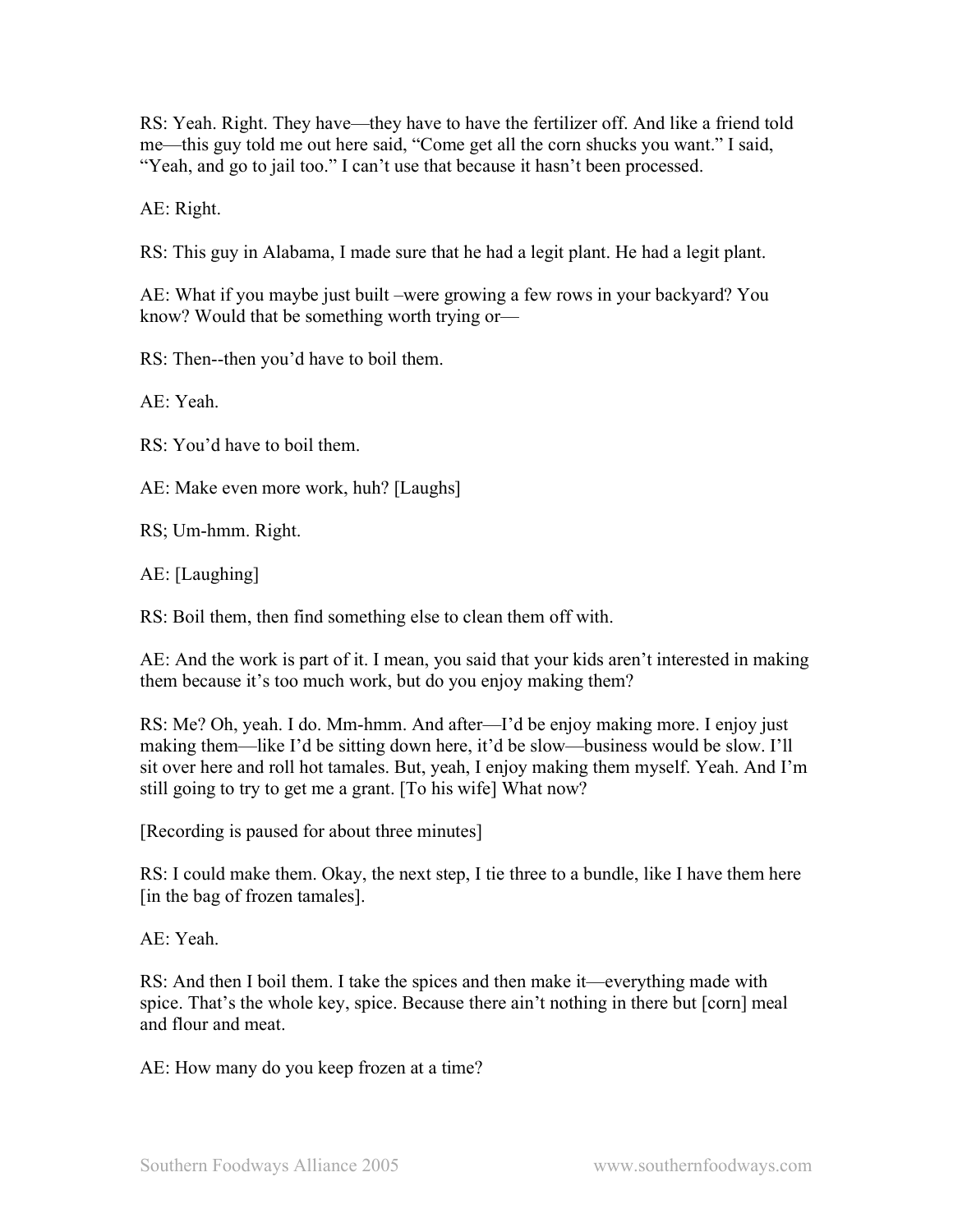RS: I put up about half. But then this [in the bag, frozen] is just about two and a half dozen left from yesterday.

AE: And when people come through and buy them do you—do people just know how to carry them home and heat them up, or do you give them instructions--

RS: Oh--

AE: --on how to do it best and keep the flavor in?

RS: Oh, I give them—see, what I do—[unintelligible phrase] I give them the hot tamales and the spice—spices.

AE: Oh, okay,

RS: To give it a little bit of spice in the water when the get home to put the hot tamales in it. Now it would be more easier if I would make them a dozen to a bag and had that spice already in the bag. That's what I was saying for Sysco—I made the sauce and put them on it so they could be sold, and then ship them with dry ice. I used dry ice. He's got about thirty dozen. Still working on that contract so he says. I ain't too much worried about that.

AE: You can spread your tamale love. Spread your tamale love. [Short laugh]

RS: Mm-hmm. I ain't much worried about that either. But yeah, it's a—I don't need anything more than I have right now. But the only way I see the says--at the way it could be beneficial is if somebody make me an offer, at least have about one dozen with sauce on them and ship them, a dozen at a time. Because this, just making hot tamales costs me. I can't hardly make them for to sell like that. You can't—like here, sell a dozen in the bag with the sauce in the bag and ship it to them. So I'm going to look into it. It may not—it may not be much. But I could sell them like that.

[Short pause in recording to take photographs, about five minutes]

## **[COUNTER: 37:35]**

AE: Yeah, all your seasonings? Definitely.

RS: I don't want you to leave without seeing everything.

AE: [*Laughs*] Thank you. Well do you have any—

RS: I've got one [spice] missing.

AE: Oh, yeah? Which one's missing?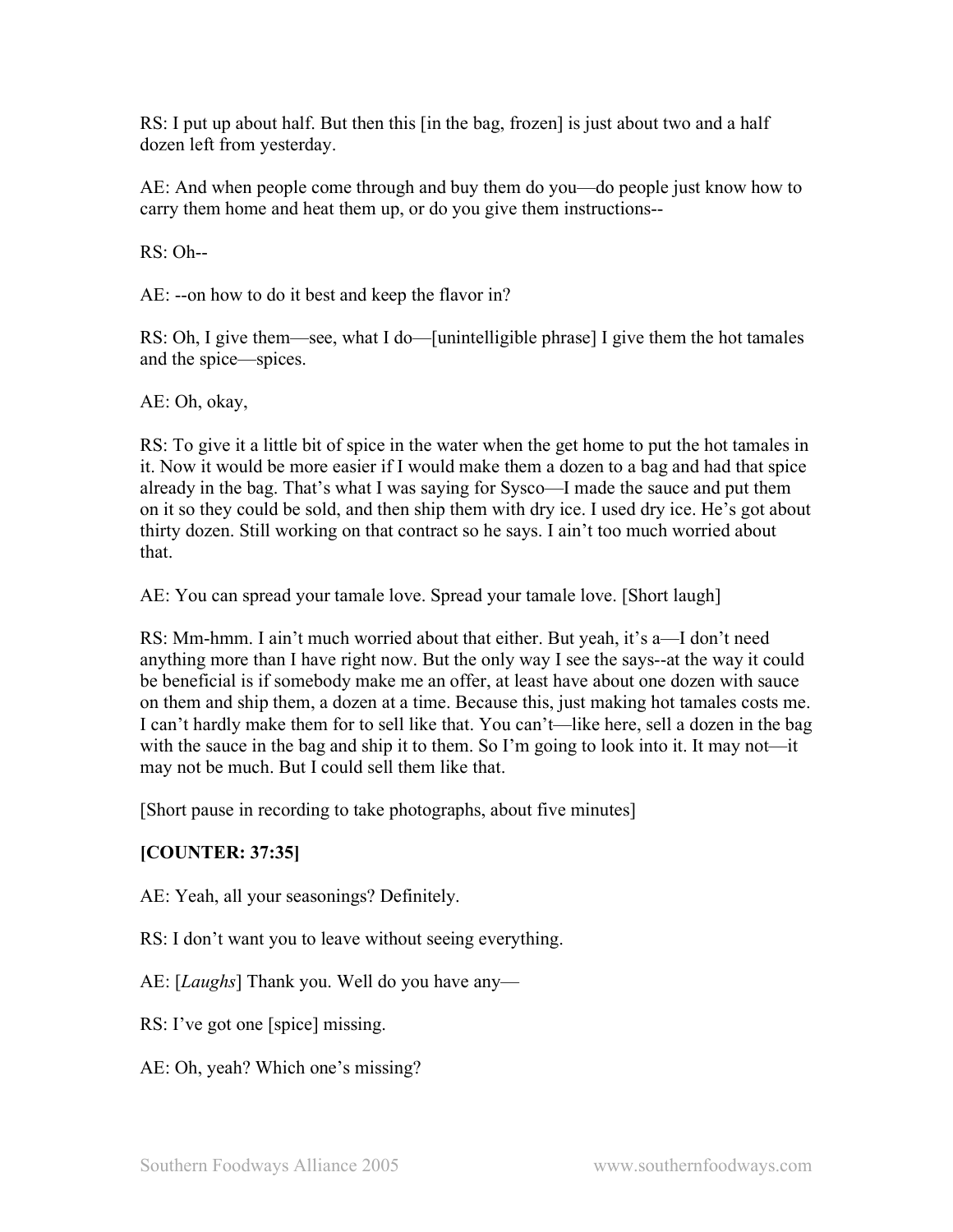[Short pause]

RS: Now, this one. I've got one more missing [onion powder. Interviewer takes photograph of spices lined up]

[Long pause, about thirty seconds]

RS: This would be a whole l lot better to sell this like this [one dozen in a bag].

AE: Are you putting a dozen in a bag?

RS: Yeah, this is my bag here. But if I had one a little bit bigger, I could put a dozen in a bag, pour the sauce in there, and then seal it, put it in the freezer and let it freeze. And you could ship it anyplace.

AE: That would be a good business.

RS: Yeah, um-hmm. And that's the only way that I can see that you could make money with it is with something like that. The Internet is wide open.

AE: [*Laughs*] Yeah, it is. Hot tamale super-highway.

RS: Mm-hmm. But see, that's why you need a factory—see, if you had a factory, that's the only way you could make the percentage—

AE: Yeah.

RS: You know, that chili they sell? Quick chili? Hawks chili [?]?

 $AE: Mm-hmm$ 

RS: That's how—maybe I could take this and do something with it. [Next few sentences unintelligible]

AE: People like someone else to do the work, I guess. That's the way—

RS: That's how you save—you'd be saving on it. Like I put some of—all this, put it with the hot tamales, pour it over the top. It would all be volume. Say like, thirty, forty dozen, and you've got plenty of sauce. Nothing to do with it but put it on the hot tamales.

AE: Yeah.

RS: It wouldn't be nothing—now, with the ten or twenty dozen that I make—once I cook it, I put the sauce in the bag—on it.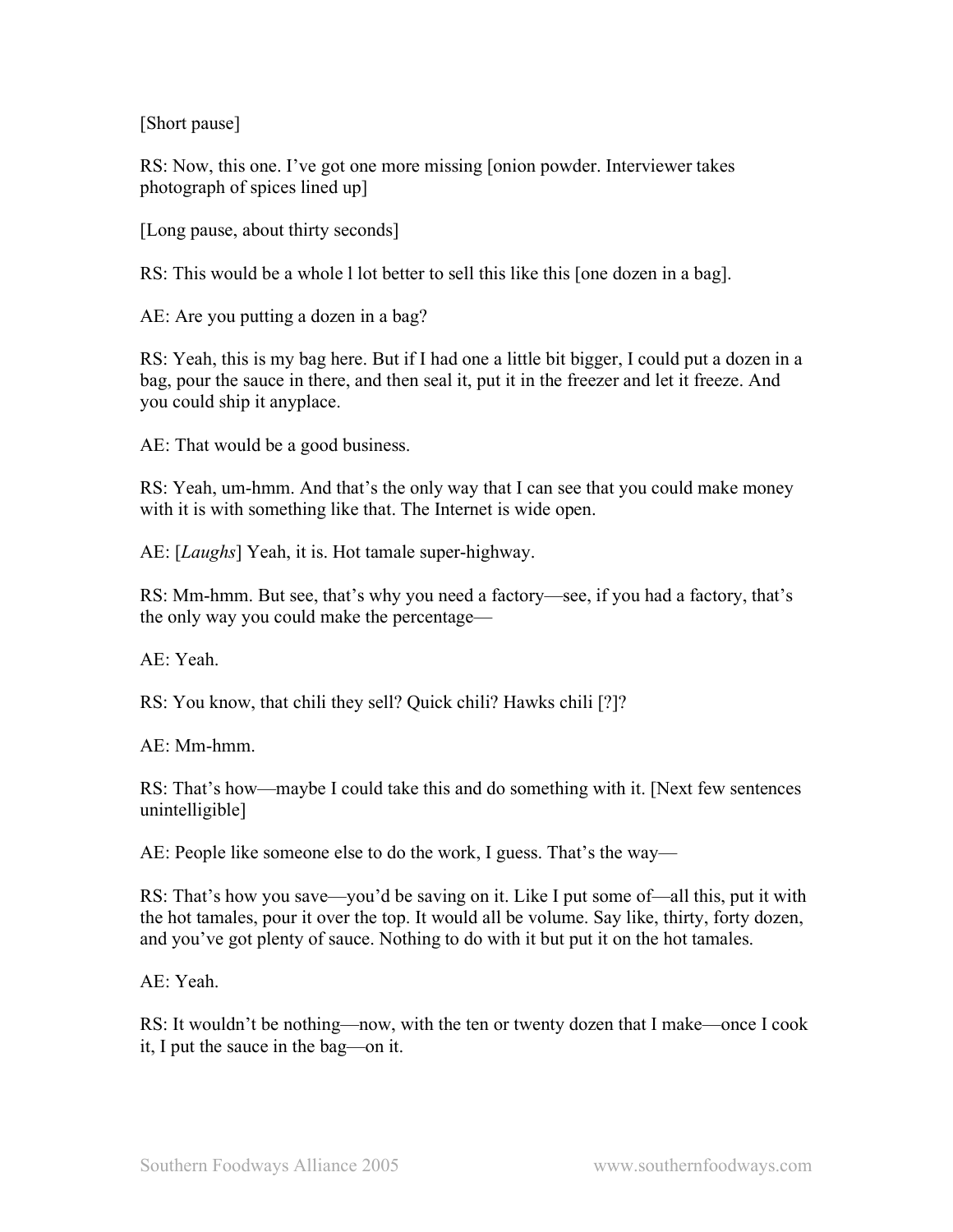AE: Yeah. Well do you have any final thoughts about hot tamales in the Delta? And the history of them here?

RS: Yeah. [Short pause] They just--but I think—well, the lady liked them. It's a good ho tamale. A lot of people love them, you know. But this basically is what we call a bad time of year, you know. It's good. I see where--I could see where I could make and sell a lot of them across the country. See what I'm saying?

AE: The Delta's got something special.

RS: Mm-hmm. You know years ago, Lowe's hot tamales—I think it's—I think it's Loe's Hot Tamales in Greenville?

AE: There's a bunch—oh, Doe's. [Eat Place in Greenville, Mississippi].

RS: Doe's.

AE: Doe's Yeah, Doe's

RS: Doe's, right. That store Rainey has right there [Delta Fast Food on Highway 61 in Cleveland]?

AE: Yeah.

RS: I used to be there. There was a lady, bought from Doe's all the time. She used to see me on the highway. One day she come and asked me was my hot tamale any good—as good as Doe's. And I said, "I think so." And then I told her, I said, "I don't know, but it's good." She said, "Well, let me have—let me buy one and check it out." She ate the one and said, "Oh, that's good. Let me have that" She said, "But I'll be back." I said, "Why?" The old lady went home to get her iron pot. You know, those old iron pots? She took all I had in the iron pot.

AE: Oh, my goodness.

RS: And I put the juice over them. And the whole time I worried. But she gets—her husband gets them now. She buys them from Rainey.

AE: Okay.

RS: She buys Rainey's hot tamales now. She doesn't know. She doesn't know if it's me or Rainey.

 $AE: Oh$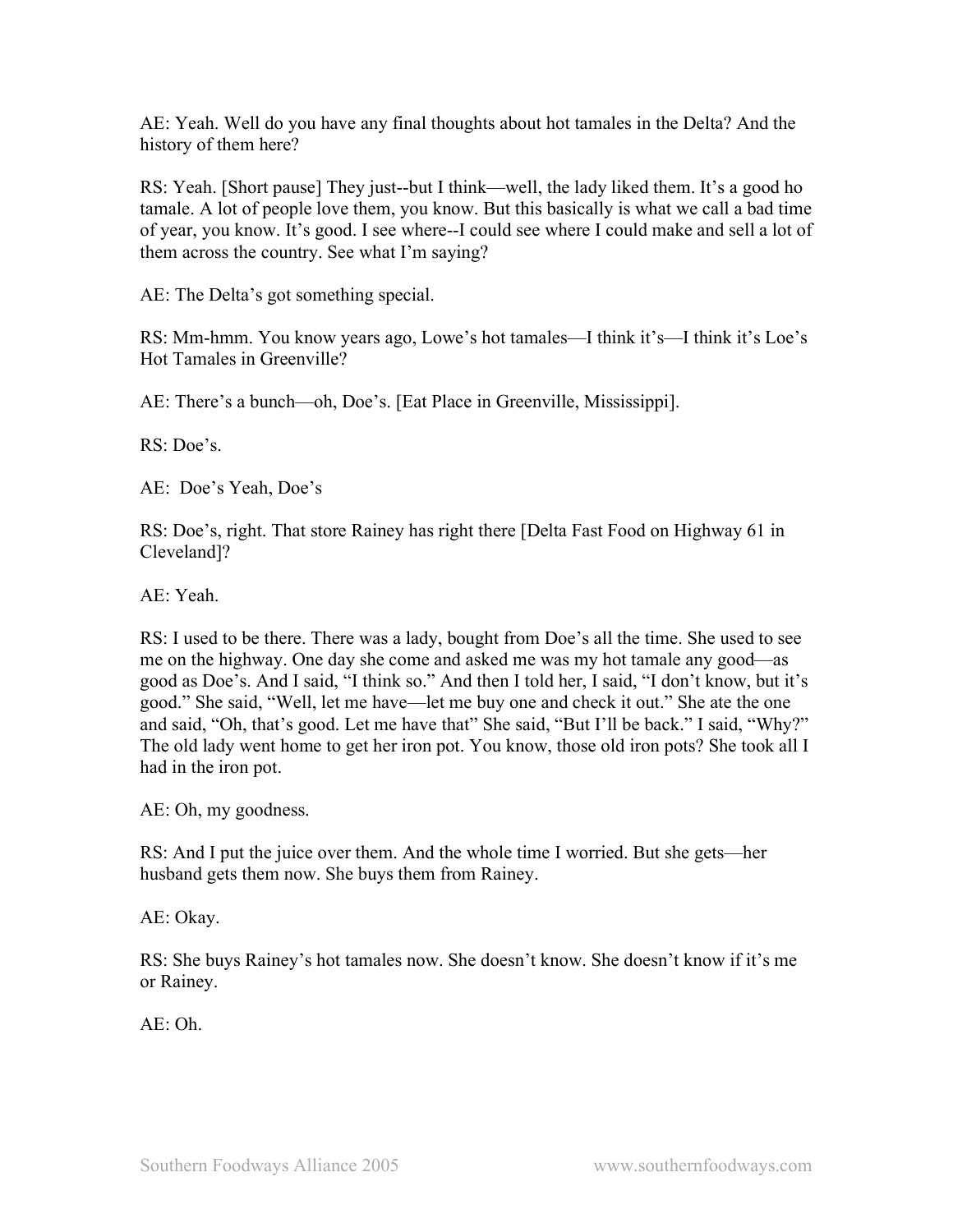RS: But she stopped buying them from Doe's. She come with there [to Rainey's] now with her own iron pot. About two months ago I was there. In comes the guy with the iron pot.

 $AE: Huh$ 

RS: And told him [Rainey], said, "Put all you got in there."

AE: So when you say you were over there, were you—did you have a cart near Rainey's or were you working at Rainey's or—

RS: We had that place before he did.

AE: Oh, okay. You had the store.

RS: Right. See, we had the store before he did.

AE: Oh, so now he's getting--she's getting Rainey's tamales—

RS: Right.

AE: --but it was yours she first got.

 $RS:$  Uh-huh.

AE: I got you.

RS: Yeah, mm-hmm. Yeah because see, we—he—he's been there about twenty years, so we've been down here and over there.

AE: I see what you're saying. Okay. What were you doing before you were in the grocery business?

RS: I worked at D& L [an automobile parts factory]. I was at D&L--Delta and--she [wife, Mattie] didn't work with me for a long time. But I was at D&L You know what I'm talking about? I used to work there. And then we came back in [nineteen] seventy-four.

AE: When you were up in Chicago?

RS: Um-hmm.

AE: How long were you in Chicago?

RS: About ten years. [To Mattie] We stayed up there about ten years, didn't we?

MATTIE: Huh?